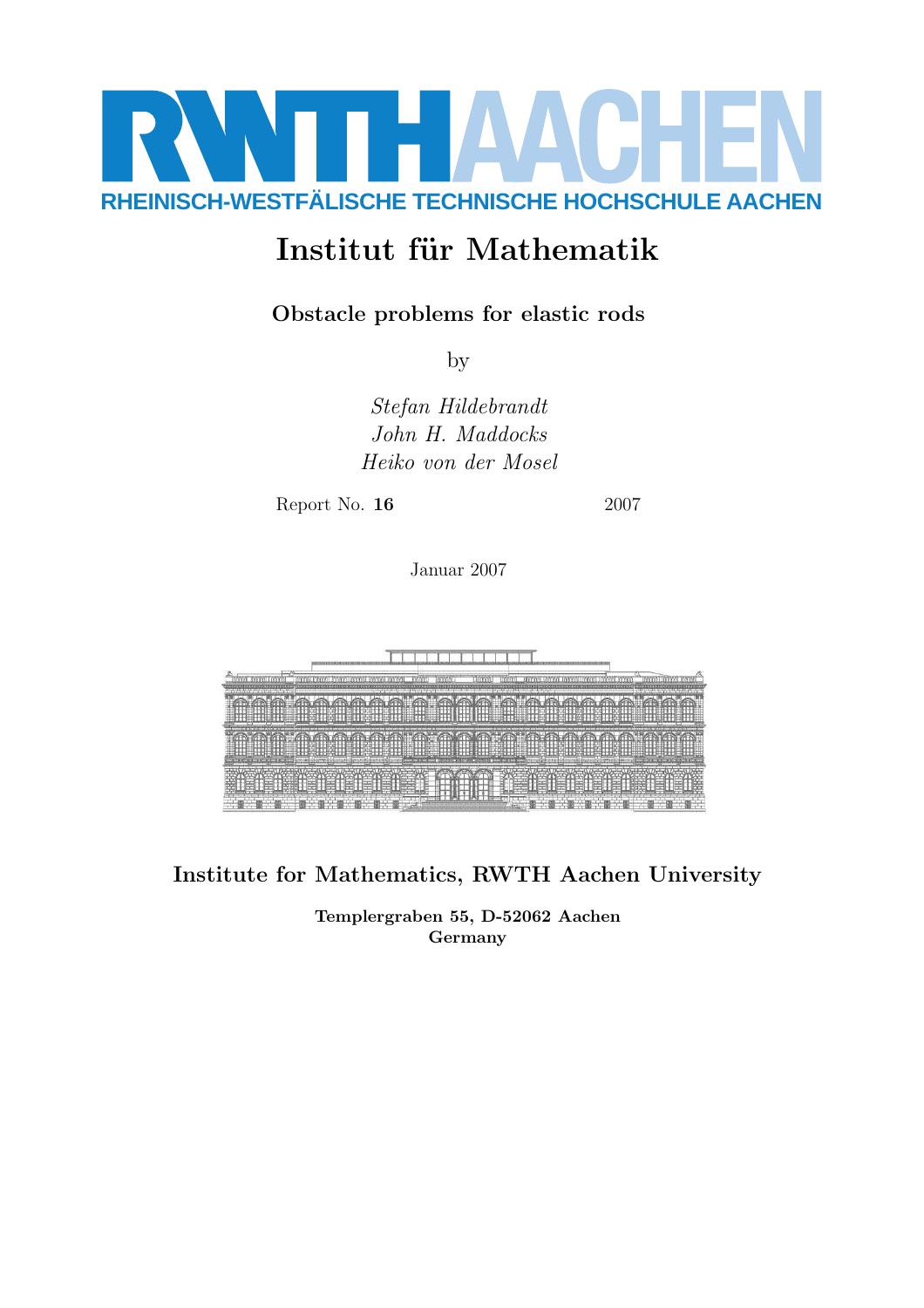# Obstacle problems for elastic rods

#### STEFAN HILDEBRANDT, JOHN H. MADDOCKS, HEIKO VON DER MOSEL

January 24, 2007

#### Abstract

We consider obstacle problems for variational integrals with elliptic Lagrangians on curves in Euclidean n-space and show existence and regularity results for energy-minimizing curves. Moreover, we present an initial analysis of the shape and contact set. More detailed information is obtained for the special situation of energy-minimizing unshearable elastic rods constrained to an infinite cylinder.

Mathematics Subject Classification (2000): 49K30, 49N60, 53A04, 74K10, 74M15

## 1 Introduction

A long and thin elastic wire being pushed into an emtpy bottle bends and curls up after hitting the bottle wall for the first time. In fact, one expects large deformations and an increasing number of contact points or lines of contact if larger and larger portions of the wire is forced into the bottle. A similar behaviour is to be expected when long DNA–molecules are fed through a narrow opening into a living cell.

The purpose of this short note is to approach the stationary version of this problem in the context of the calculus of variations. We model the wire as a space curve and later as an unshearable elastic rod, and the bottle is described mathematically as a fixed obstacle. In this framework we look for an energy-minimizing curve or rod respecting the (in general nonlinear) obstacle condition.

The ultimate goal would be a complete understanding of the geometry of the minimizing configuration including a full characterization of the contact set. In the present note we merely describe the first few steps towards that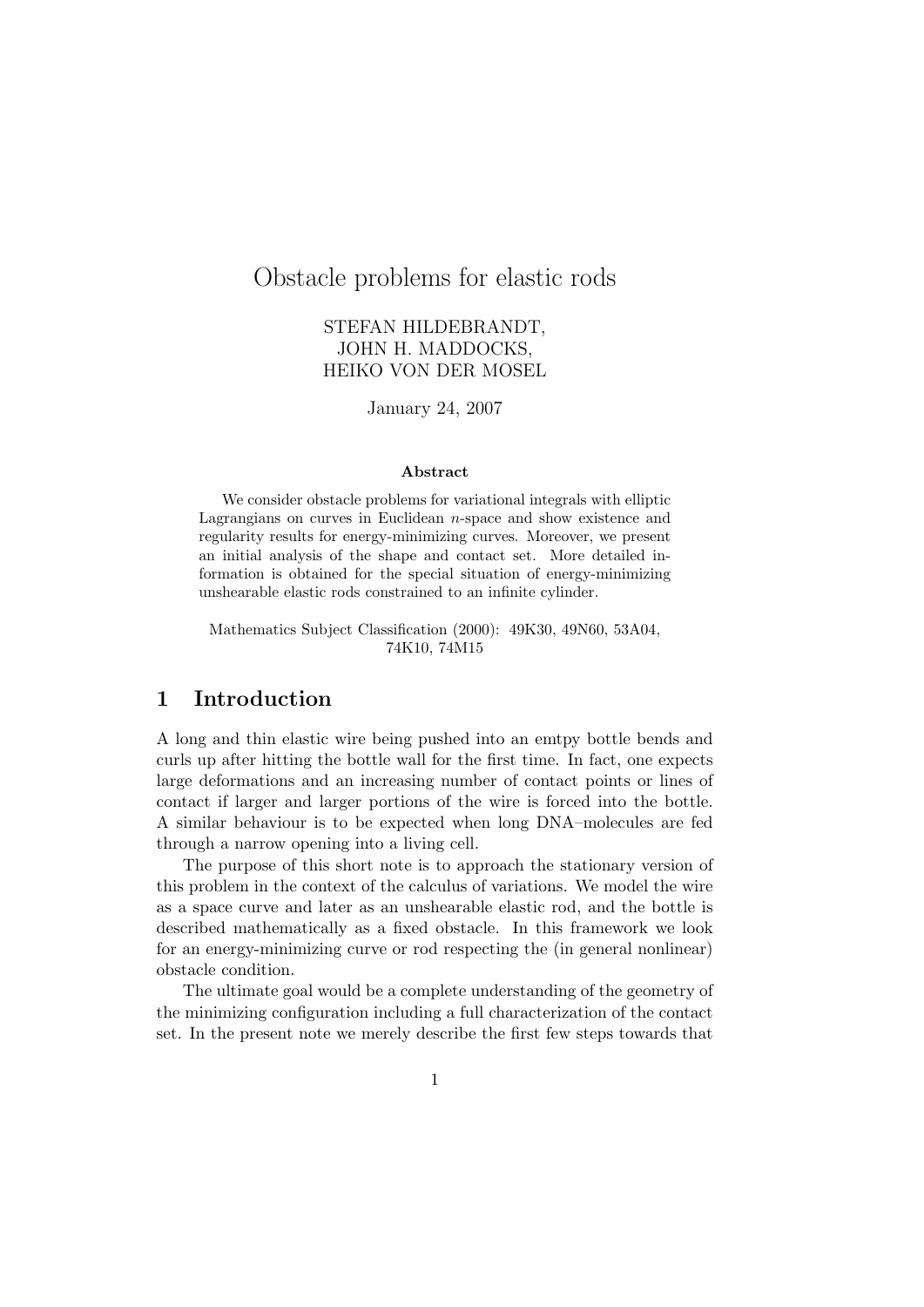goal. Section 2 contains some remarks about general elliptic Lagrangians and its conjugates defined on curves in  $\mathbb{R}^n$  complemented by some useful estimates relating these integrands. In Section 3 we prove the existence of minimizing curves for general nonlinear obstacle problems (Theorem 3.2). The Noether equation then yields Lipschitz continuity for the minimizer (Theorem 3.4), and away from the obstacle as well as near isolated contact points one has  $C<sup>2</sup>$ -regularity and can derive the Euler-Lagrange equations in the classical form (Theorem 3.5 and Corollary 3.10). If the obstacle is of class  $C^2$ , then the solution can be shown to be of class  $H^{2,\infty} \simeq C^{1,1}$ , which means that the tangent of the minimizing curve exists everywhere and is Lipschitz continuous (Theorem 3.7). From that we can deduce that the underlying Lagrange multiplier  $\lambda$  is bounded (Corollary 3.8). Following ideas of Dichmann, Maddocks and Pego [2], [3] by introducing the antiderivative  $\Lambda$  (with  $\Lambda = -\lambda$ ) we verify rigorously that the solution satisfies the "vaconomic principle" (Corollary 3.9). We conclude Section 3 with a more detailed analysis of the contact set and the regularity of the solution and consider also semifree boundary conditions. In Section 4 we specialize to a simple quadratic energy for unshearable elastic rods, analyze the Noether equation and the Euler-Lagrange equations, and consider an infinite rectangular cylinder as a simple obstacle to obtain more detailed information about the contact set and the possible shape of a minimizing rod.

#### 2 Quadratic Lagrangians L and their conjugates  $E$

In the sequel we consider Lagrangians  $L(t, x, v)$  depending on variables  $(t, x, v) \in \mathbb{R} \times \mathbb{R}^n \times \mathbb{R}^n$ , which satisfy

#### Assumption (A).

(i) L and  $L_v$  are of class  $C^1$ .

(ii)  $L(.,.,0)$  and  $L_v(.,.,0)$  are bounded on  $\mathbb{R} \times \mathbb{R}^n$ .

(iii) There are constants  $\gamma, \gamma'$  with  $0 < \gamma \leq \gamma'$  such that the Hessian  $L_{vv}$ satisfies

$$
(2.1) \qquad \qquad \gamma |\xi|^2 \le \xi \cdot L_{vv}(t, x, v)\xi \le \gamma' |\xi|^2
$$

for all  $(t, x, v) \in \mathbb{R} \times \mathbb{R}^n \times \mathbb{R}^n$  and all  $\xi \in \mathbb{R}^n$ .

For the sake of brevity we call  $L$  a *quadratic Lagrangian* if it satisfies Assumption (A).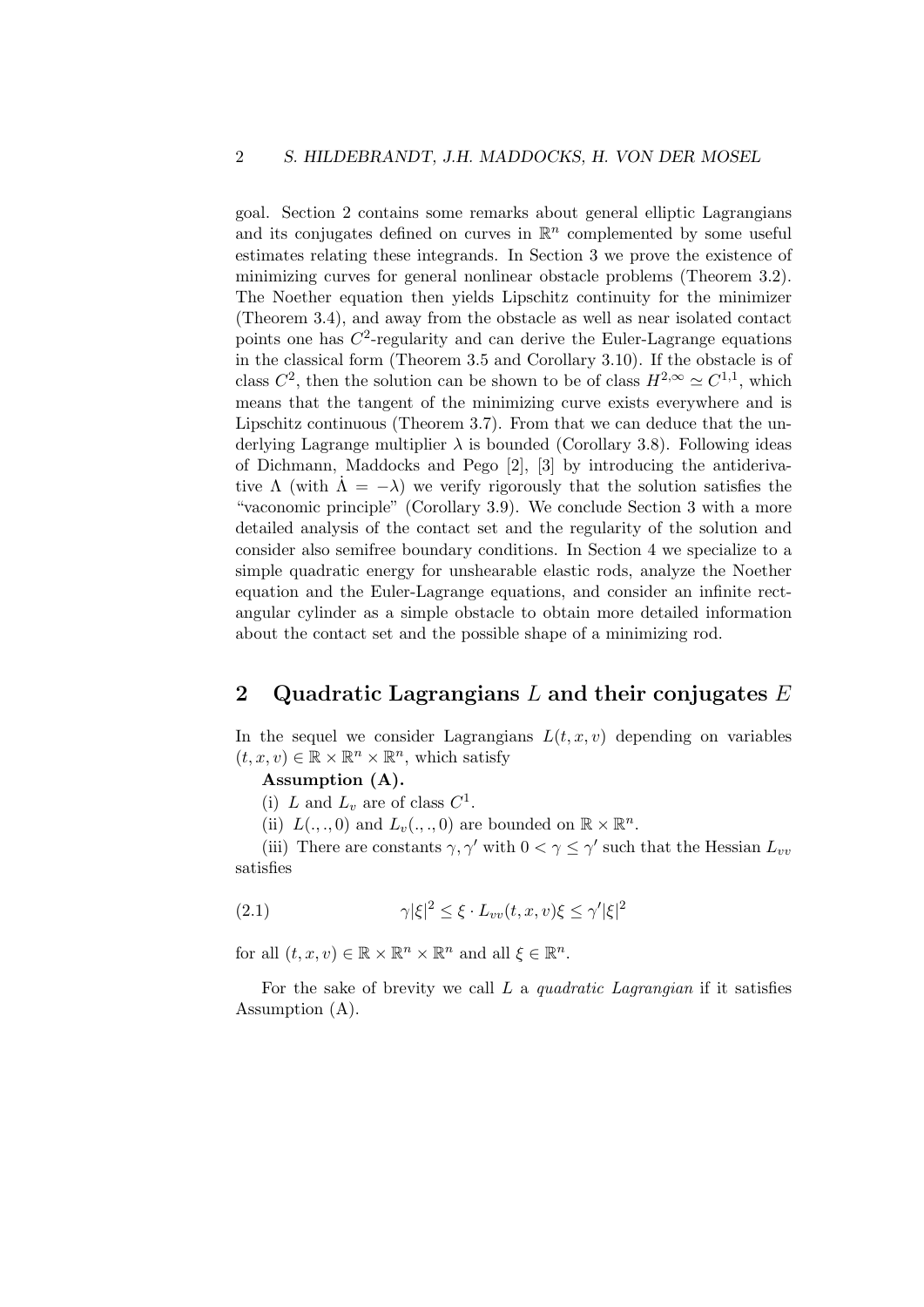**Proposition 2.1.** If L satisfies (A) then there are numbers  $m_0, m_1, m_2 > 0$ such that

(2.2) 
$$
m_1|v|^2 - m_0 \le L(t, x, v) \le m_2|v|^2 + m_0.
$$

Moreover, if  $L(t, x, 0) = 0$  and  $L_v(t, x, 0) = 0$  then

(2.3) 
$$
\frac{\gamma}{2}|v|^2 \le L(t, x, v) \le \frac{\gamma'}{2}|v|^2.
$$

PROOF: By Taylor's formula we have

$$
L(t, x, v) - L(t, x, 0) - v \cdot L_v(t, x, 0) = \int_0^1 (1 - s) v \cdot L_{vv}(t, x, sv) v ds.
$$

On account of (A) and the inequality

$$
2|v \cdot L_v(t, x, 0)| \le \epsilon |v|^2 + \epsilon^{-1} |L_v(t, x, 0)|^2 \text{ for } \epsilon > 0
$$

we obtain  $(2.2)$  and  $(2.3)$ .

**Definition 2.2.** The function  $E : \mathbb{R} \times \mathbb{R}^n \times \mathbb{R}^n \to \mathbb{R}$  given by

(2.4) 
$$
E(t, x, v) := v \cdot L_v(t, x, v) - L(t, x, v)
$$

is called the conjugate of the Lagrangian L.

**Proposition 2.3.** Suppose that L satisfies  $(A)$ . Then its conjugate E is a  $C^1$ -function which fulfills

(2.5) 
$$
\frac{\gamma}{2}|v|^2 \le E(t, x, v) + L(t, x, 0) \le \frac{\gamma'}{2}|v|^2.
$$

In particular, we have

(2.6) 
$$
\frac{\gamma}{2}|v|^2 \le E(t, x, v) \le \frac{\gamma'}{2}|v|^2
$$

if  $L(t, x, 0) = 0$ , and

$$
(2.7) \qquad \qquad \frac{\gamma}{2}|v|^2 \le E(t, x, v) + c_0
$$

if  $L(t, x, 0) \le c_0$ .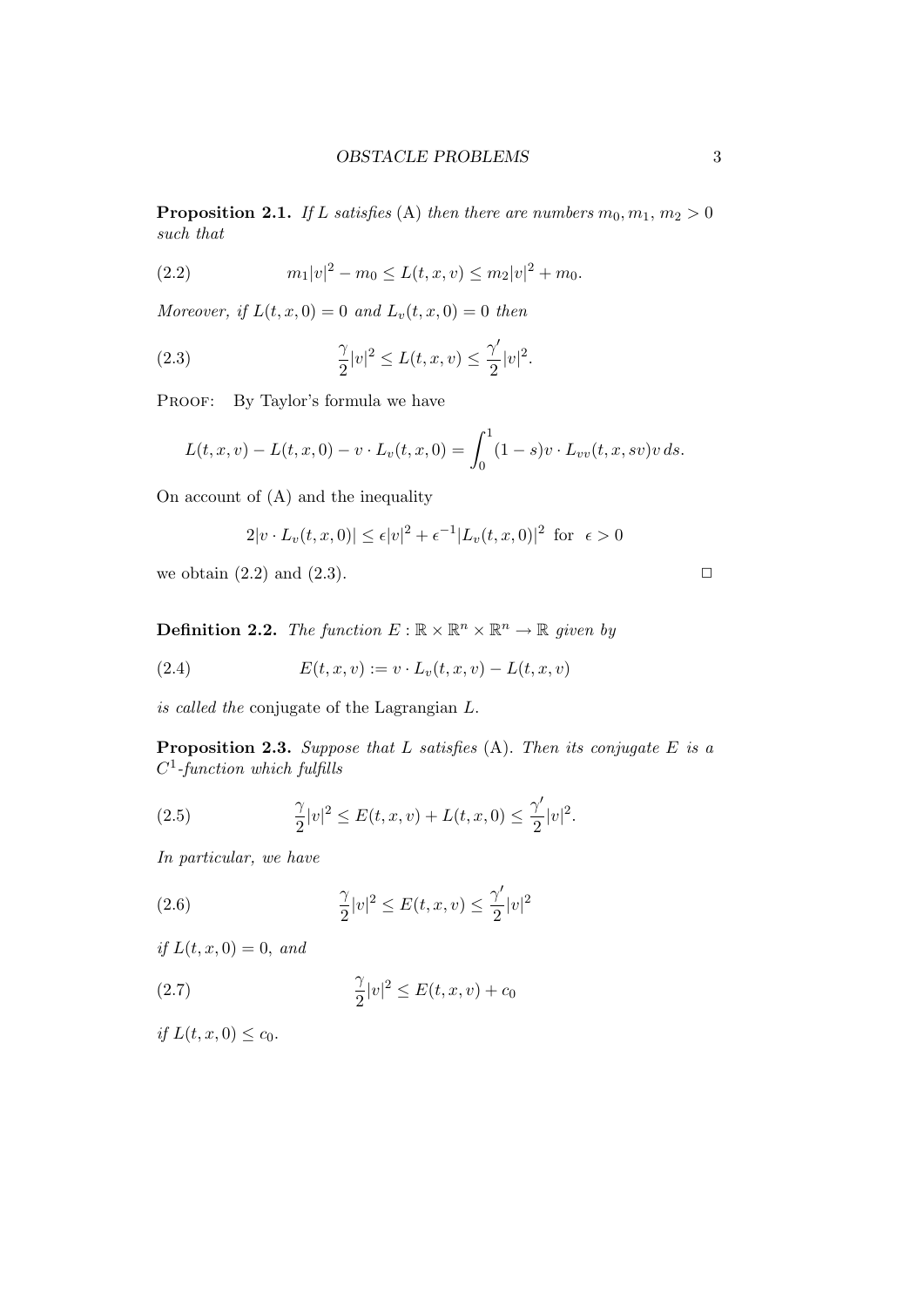PROOF: From

$$
L(t, x, v) = [L(t, x, v) - L(t, x, 0)] + L(t, x, 0)
$$

and

$$
L(t, x, v) - L(t, x, 0) = \int_0^1 v \cdot L_v(t, x, sv) ds
$$

it follows that

$$
E(t, x, v) + L(t, x, 0) = \int_0^1 v \cdot \{L_v(t, x, v) - L_v(t, x, sv)\} ds,
$$

and

$$
\{\ldots\} = \int_0^1 \frac{d}{du} L_v(t, x, sv + u(1 - s)v) du
$$
  
=  $(1 - s) \int_0^1 L_{vv}(t, x, sv + u(1 - s)v)v du.$ 

Thus, by Fubini's theorem,

$$
E(t, x, v) + L(t, x, 0)
$$
  
=  $\int_0^1 (1 - s) \int_0^1 v \cdot L_{vv}(t, x, sv + u(1 - s)v)v \, du ds$ ,

and by  $(2.1)$  we obtain  $(2.5)$  and then  $(2.6)$ ,  $(2.7)$ .

Corollary 2.4. Suppose that  $L = Q + F + U$  where

(2.8) 
$$
Q(t, x, v) := \sum_{i,k=1}^{n} a_{ik}(t, x)v^{i}v^{k}
$$

is a quadratic form and

(2.9) 
$$
F(t, x, v) := \sum_{i=1}^{n} b_i(t, x) v^i
$$

a linear form in v with  $a_{ik}, b_i, U \in C^1 \cap L^{\infty}(\mathbb{R} \times \mathbb{R}^n)$ , and

(2.10) 
$$
\frac{\gamma}{2} |\xi|^2 \le \sum_{i,k=1}^n a_{ik}(t,x) \xi^i \xi^k \le \frac{\gamma'}{2} |\xi|^2
$$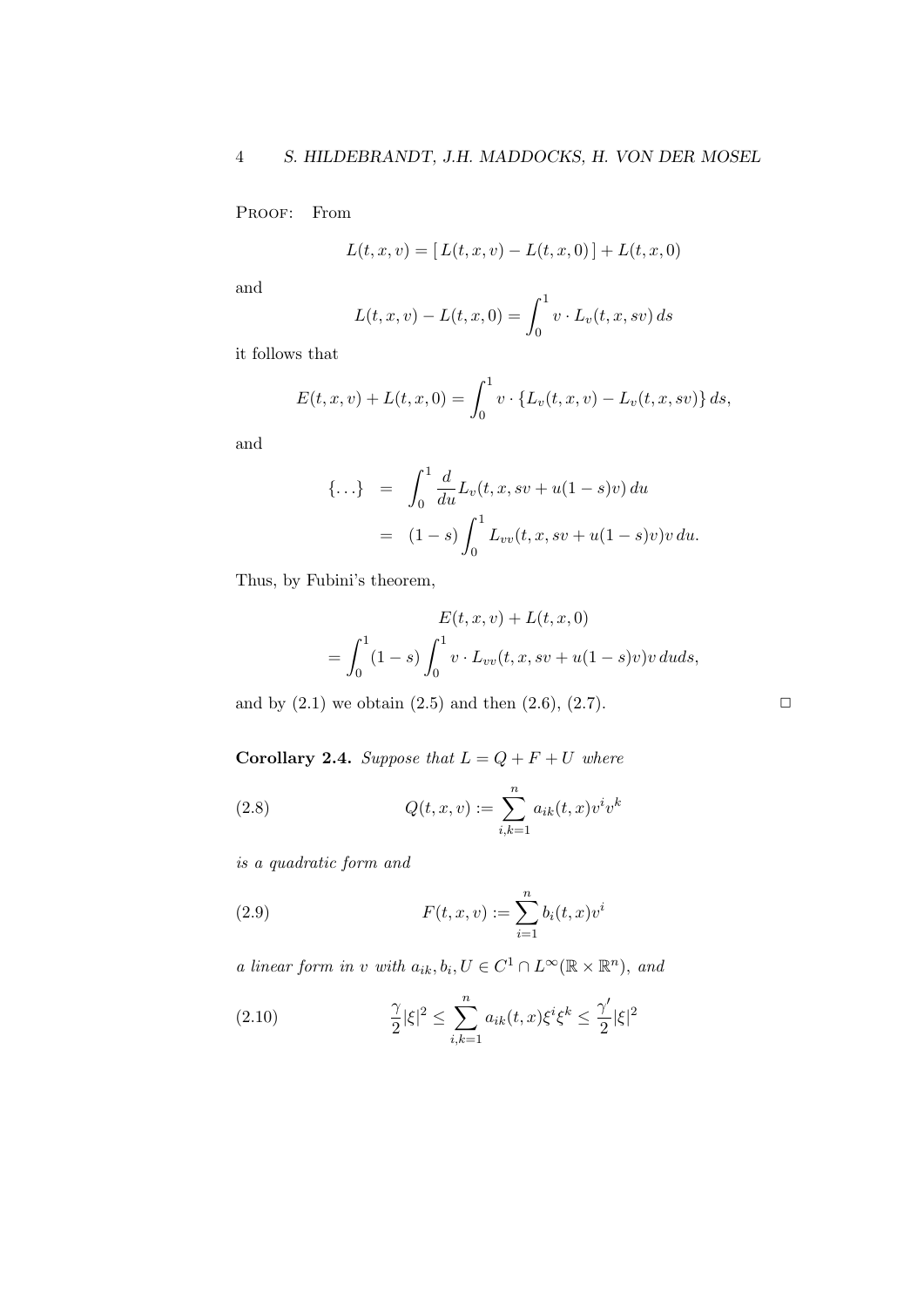for some  $\gamma, \gamma' > 0$ . Then L satisfies (A) and its conjugate E is of the form

(2.11) 
$$
E(t, x, v) = Q(t, x, v) - U(t, x),
$$

whence

(2.12) 
$$
\sqrt{\frac{2}{\gamma'}[E(t, x, v) + U(t, x)]} \le |v| \le \sqrt{\frac{2}{\gamma}[E(t, x, v) + U(t, x)].
$$

Remarks. 1. Similarly one can prove that (A) implies

(2.13) 
$$
|L_v(t, x, v)| \leq m_3 \cdot (1 + |v|).
$$

2. If we also assume that the functions  $L_t(., ., 0), L_x(., ., 0), L_{tv}(., ., 0),$  $L_{xv}(.,.,0), L_{tvv}(.,.,0), L_{xvv}(.,.,0)$  are bounded on  $\mathbb{R} \times \mathbb{R}^n$ , it follows that

(2.14) 
$$
|L_t(t,x,v)| + |L_x(t,x,v)| \leq m_4 \cdot (1+|v|^2).
$$

In particular, these estimates hold if  $L = Q + F + U$  satisfies the assumptions of Corollary 2.4.

This leads us to the following strengthening of (A):

Assumption  $(A^*)$ . Besides assumption  $(A)$  the Lagrangian L satisfies (2.13) and (2.14).

**Remark.** If L satisfies the assumptions of Corollary 2.4, it fulfills  $(A^*)$ .

## 3 Obstacle problems

Let L be a Lagrangian  $L(t, x, v)$  satisfying (A) and let  $I = (0, l) \subset \mathbb{R}$ . We define the functional  $\mathcal{L}: H^{1,2}(I,\mathbb{R}^n) \to \mathbb{R}$  by

(3.1) 
$$
\mathcal{L}(X) := \int_0^l L(t, X(t), \dot{X}(t)) dt
$$

and consider the variational problem

$$
(P) \t\t \mathcal{L}(X) \longrightarrow \min \t for \t X \in \mathcal{C},
$$

where  $\mathcal C$  is either the class

$$
\mathcal{C}(P_1, P_2, \mathcal{K}) := \{ X \in H^{1,2}(I, \mathbb{R}^n) : X(0) = P_1, X(l) = P_2, X(\overline{I}) \subset \mathcal{K} \},
$$

or the class

$$
\mathcal{C}(P,\mathcal{K}) := \{ X \in H^{1,2}(I,\mathbb{R}^n) : X(0) = P, X(\overline{I}) \subset \mathcal{K} \},
$$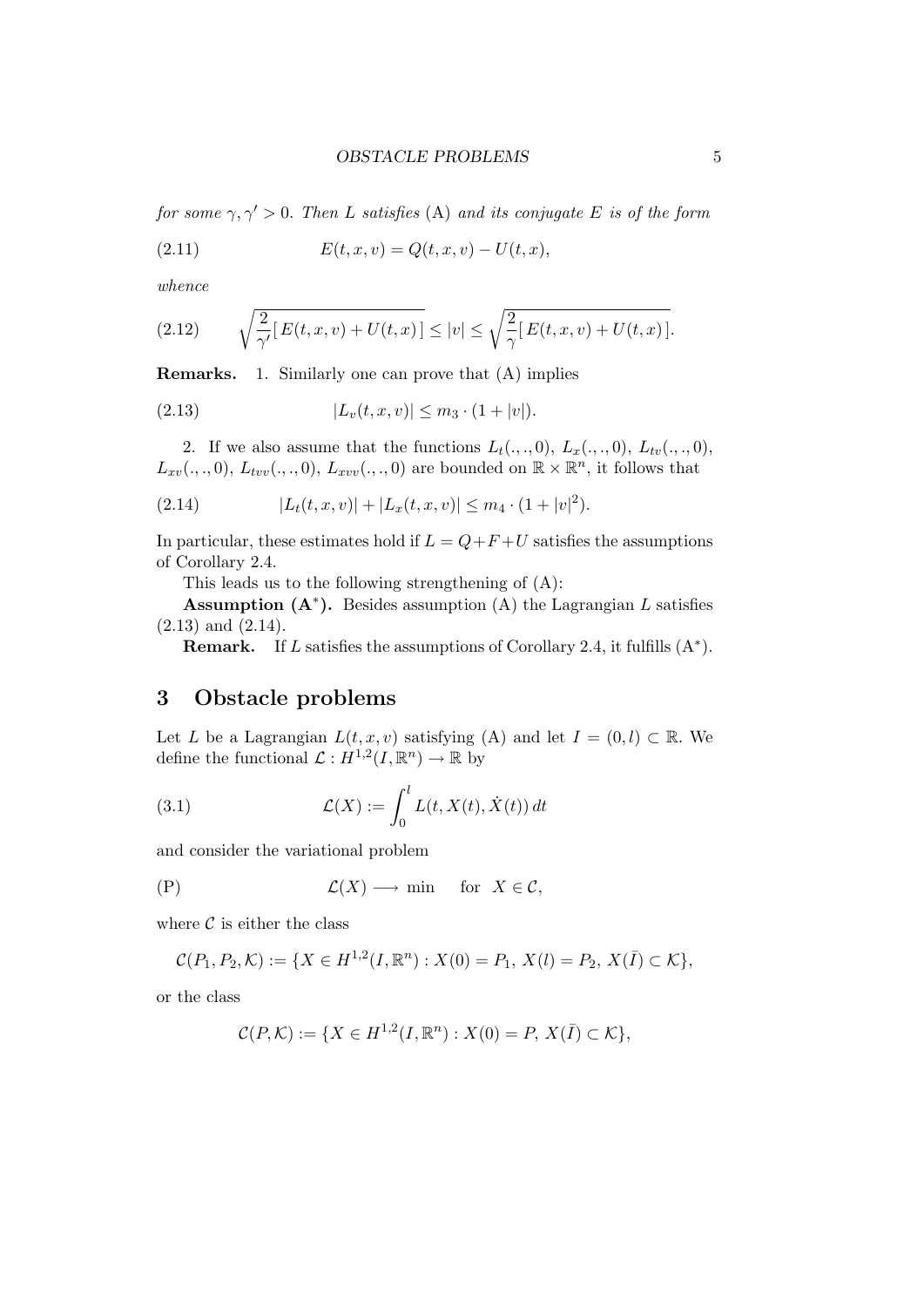where K is a closed subset of  $\mathbb{R}^n$ ,  $P, P_1, P_2 \in \mathcal{K}$ ,  $P_1 \neq P_2$ . We assume that  $\mathcal{C}(P_1, P_2, \mathcal{K}) \neq \emptyset$ , or  $\mathcal{C}(P, \mathcal{K}) \neq \emptyset$ , respectively.

Instead we might also consider subclasses  $\mathcal C$  of the class

 $C_0(\mathcal{K}) := \{ X \in H^{1,2}(I,\mathbb{R}^n) : X(\overline{I}) \subset \mathcal{K} \} \subset C^0(\overline{I},\mathbb{R}^n),$ 

where  $X(0)$  is fixed, while some of the components of  $X(l)$  are fixed whereas others are free. The existence proof for (P) is in all cases essentially the same.

**Definition 3.1.** For  $X \in \mathcal{C}_0(\mathcal{K})$  the set

$$
\mathcal{T}(X) := \{ t \in \overline{I} : X(t) \in \partial \mathcal{K} \}
$$

is called the touching set of X.

Clearly,  $\mathcal{T}(X)$  is closed in  $\overline{I}$ .

**Theorem 3.2.** There is a minimizer of  $(P)$ .

PROOF: There is a sequence  $\{X_i\}$  in C such that

$$
\mathcal{L}(X_j) \to \inf_{\mathcal{C}} \mathcal{L} > -\infty \text{ as } j \to \infty.
$$

By  $(2.2)$  we have

$$
\int_0^l |\dot{X}_j|^2 dt \le m_1^{-1} [\mathcal{L}(X_j) + m_0] \le const.
$$

Moreover, Poincaré's inequality yields

$$
\int_0^l |X_j|^2 dt \le const \{ |X_j(0)|^2 + \int_0^l |\dot{X}_j|^2 dt \},
$$

and so  $||X_j||_{H^{1,2}(I,\mathbb{R}^n)} \leq const.$  for  $j \in \mathbb{N}$ .

W.l.o.g. we may assume that  $X_j \to X$  in  $H^{1,2}(I,\mathbb{R}^n)$ . Since C is weakly closed, we have  $X \in \mathcal{C}$  and so  $\inf_{\mathcal{C}} \mathcal{L} \leq \mathcal{L}(X)$ . Moreover, (2.1) implies

$$
\mathcal{L}(X) \leq \lim_{j \to \infty} \mathcal{L}(X_j) = \inf_{\mathcal{C}} \mathcal{L}.
$$

Therefore,  $\mathcal{L}(X) = \inf_{\mathcal{C}} \mathcal{L}$ , i.e., X is a solution of (P).

**Definition 3.3.** We set  $\overline{L}(.) := L(., X(.), X(.)), \overline{E} := E(., X(.), X(.)),$  $\overline{L_t} := L_t(., X(.), \dot{X}(.)), \ \overline{L_x} := L_x(., X(.), \dot{X}(.)), \ etc.$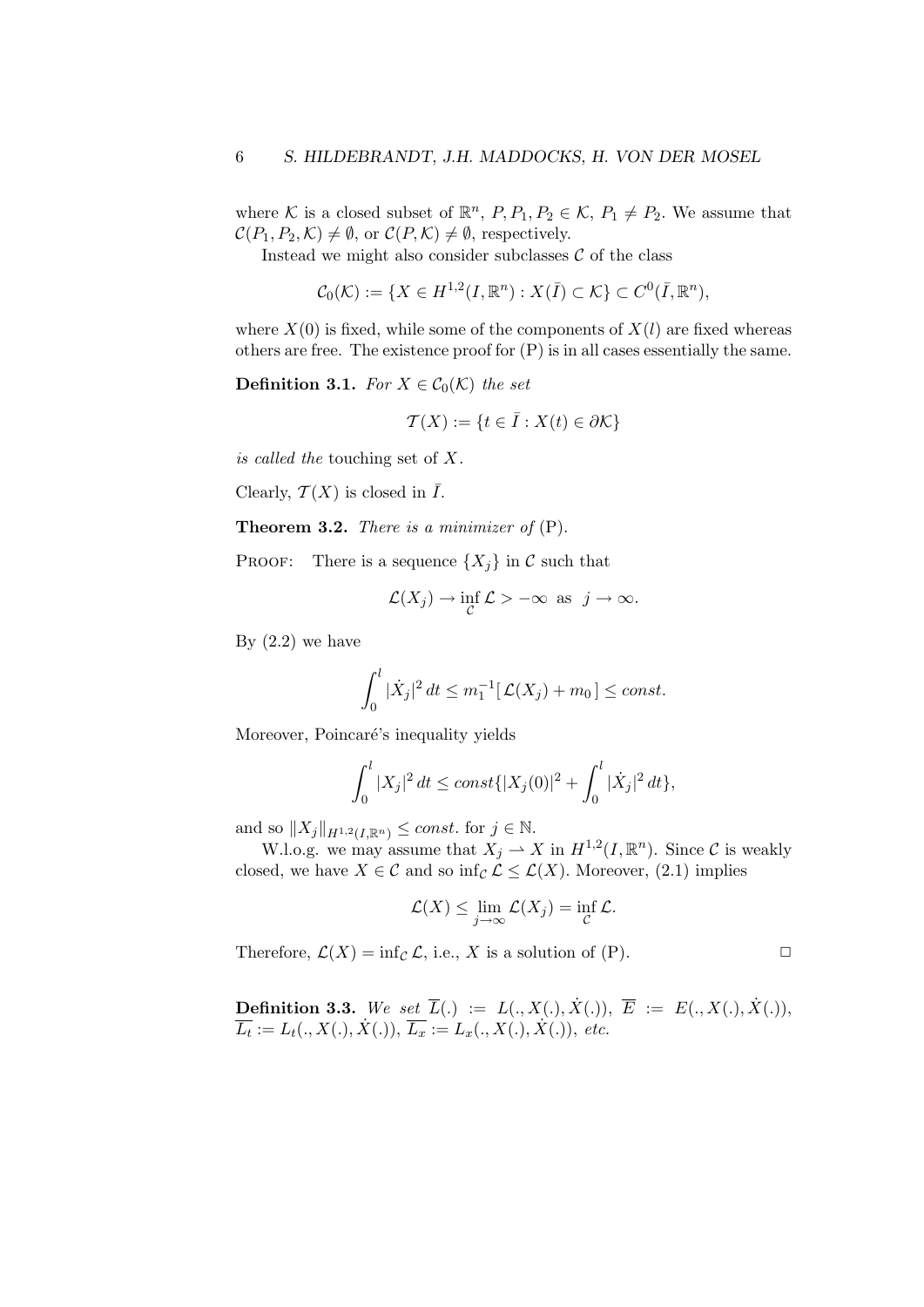**Theorem 3.4.** If L satisfies  $(A^*)$  then, for any solution X of  $(P)$ , the associated functions  $\overline{E}$  and  $\overline{L_t}$  satisfy

(3.2) 
$$
\overline{E}(t) + \int_0^t \overline{L_t}(s) ds \equiv const. =: h \quad a.e. \quad on \quad I.
$$

It follows that  $X \in H^{1,\infty}(I,\mathbb{R}^n)$ .

PROOF: The minimum property of  $X$  implies

$$
\partial \mathcal{L}(X,\lambda) := \int_0^l (\overline{E}\lambda' - \overline{L_t}\lambda) dt = 0 \text{ for all } \lambda \in C_0^{\infty}(I).
$$

By DuBois-Reymond's lemma we obtain (3.2). Moreover,  $X \in \mathcal{C}$  yields  $\max_I |X| \leq k_0$ , and so

$$
|L(t, X(t), 0)| \le k \text{ for all } t \in \overline{I}.
$$

On account of (2.5) we also have

$$
\frac{\gamma}{2}|\dot{X}(t)|^2\leq E(t,X(t),\dot{X}(t))+L(t,X(t),0).
$$

Finally,

$$
\left| \int_0^t \overline{L_t}(s) \, ds \right| \le \left| \int_0^l |\overline{L_t}(s)| \, ds \right| =: k' < \infty.
$$

Thus we arrive at

$$
\frac{\gamma}{2}|\dot{X}(t)|^2 \le E(t, X(t), \dot{X}(t)) + k \le h + k' + k \text{ a.e. on } I,
$$

whence  $|\dot{X}(t)| \leq const.$  on I, i.e.,  $\dot{X} \in L^{\infty}(I, \mathbb{R}^n)$ , and so  $X \in H^{1,\infty}(I, \mathbb{R}^n)$ .  $\Box$ 

**Theorem 3.5.** Suppose that L satisfies Assumption  $(A^*)$ , and let X be a solution of (P). Moreover, assume that  $I'$  is a subinterval of  $I$  with  $I' \subset \subset I$ and  $X(\overline{I'}) \subset \text{int }\mathcal{K}$ . Then  $X \in C^2(\overline{I'}, \mathbb{R}^n)$ , and we have

(3.3) 
$$
\frac{d}{dt}L_v(t,X(t),\dot{X}(t)) = L_x(t,X(t),\dot{X}(t)) \text{ for } t \in \overline{I'}.
$$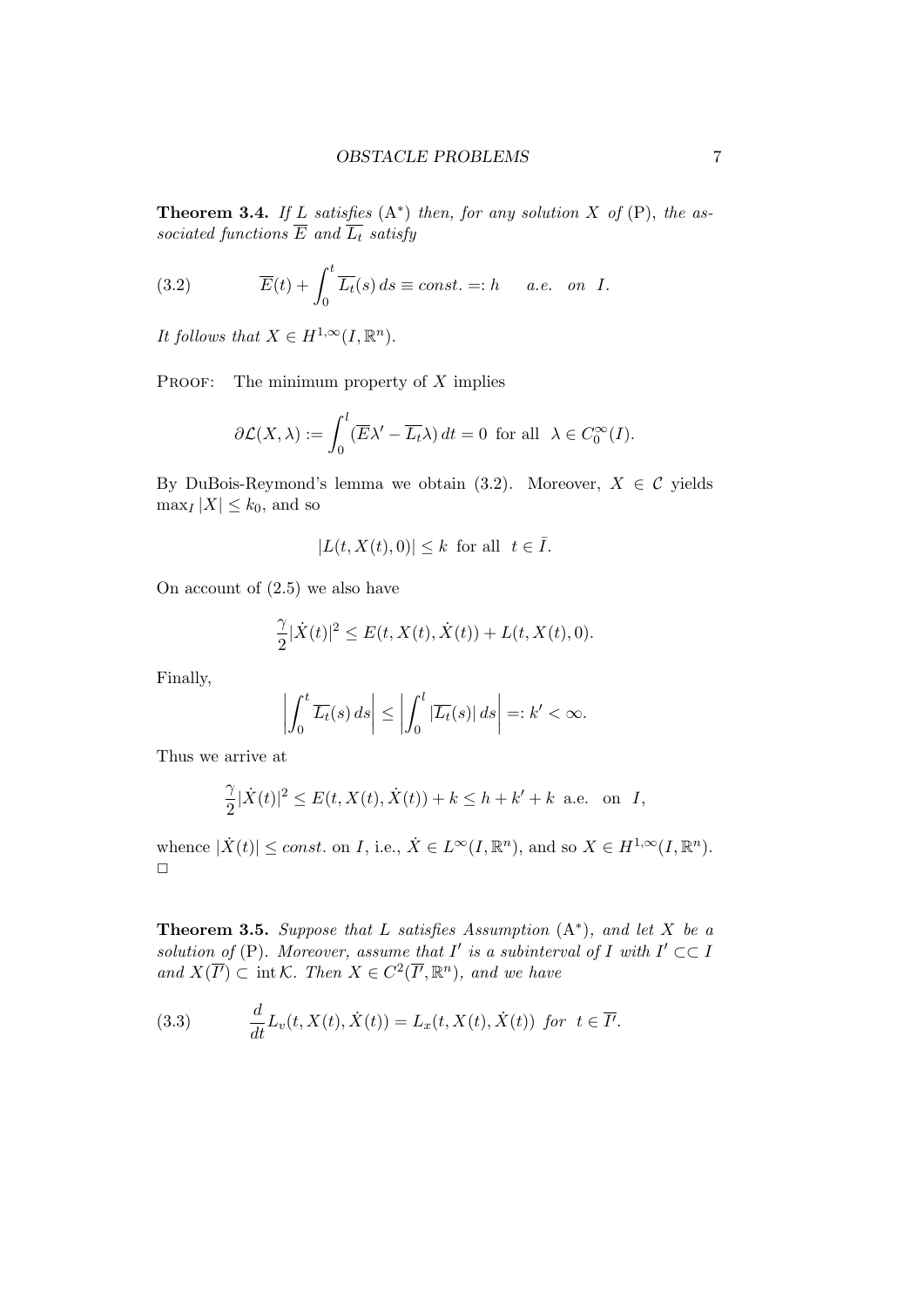PROOF: Consider the C<sup>1</sup>-diffeomorphism  $\phi$  of  $\mathbb{R} \times \mathbb{R}^n \times \mathbb{R}^n$  onto the open set  $\Omega := \phi(\mathbb{R} \times \mathbb{R}^n \times \mathbb{R}^n)$  which is defined by

$$
\phi(t, x, v) := (t, x, L_v(t, x, v)),
$$

and let  $\psi := \phi^{-1}$  be its inverse.

Since  $X(\overline{I'}) \subset \text{int } \mathcal{K}$ , the minimum property of X implies

(3.4) 
$$
\delta \mathcal{L}(X,Z) := \int_{I'} (\overline{L_v} \cdot \dot{Z} + \overline{L_x} \cdot Z) dt = 0 \text{ for all } Z \in C_0^{\infty}(I', \mathbb{R}^n).
$$

By DuBois-Reymond's reasoning it follows that

$$
\overline{L_v}(t) = c + \int_{t_0}^t \overline{L_x}(s) \, ds \text{ for a.e. } t \in I'
$$

for some  $t_0 \in I'$  and some constant vector  $c \in \mathbb{R}^n$ . By  $X \in H^{1,\infty}(I,\mathbb{R}^n)$  we obtain  $\overline{L_v} \in H^{1,\infty}(I',\mathbb{R}^n)$ , in particular  $\overline{L_v} \in C^0(\overline{I'},\mathbb{R}^n)$ . Moreover, we have  $|\dot{X}(\cdot)| \leq k$  a.e. on *I*. We infer that  $\phi(t, X(t), \dot{X}(t)) = (t, x, \overline{L_v}(t))$  lies in  $\Omega$ for all  $t \in \overline{I'}$ , and so  $(t, X(t), \dot{X}(t)) = \psi(t, X(t), \overline{L_v}(t))$  is continuous on  $\overline{I'}$ . Therefore  $X \in C^2(\overline{I'}, \mathbb{R}^n)$ , and (3.4) implies the Euler equation (3.3).  $\Box$ 

**Theorem 3.6.** Let  $\partial \mathcal{K} \in C^2$ , and assume that  $L \in C^2$  satisfies Assumption  $(A^*)$ . Then every solution X of (P) is of class  $H^{2,2}_{loc}(I,\mathbb{R}^n)$ , and so X  $\in$  $C^{1,1/2}(I,\mathbb{R}^n).$ 

PROOF: It suffices to show that  $X \in H^{2,2}(I', \mathbb{R}^n)$  for any  $I' \subset\subset I$  with diam  $I' \ll 1$ . If  $X(\overline{I'}) \subset \text{int } \mathcal{K}$  we have  $X \in C^2(\overline{I'}, \mathbb{R}^n)$  by the preceeding theorem. Therefore we can assume that there is some  $t_0 \in \overline{I'}$  with  $X(t_0) \in$  $\partial K$ , and it is no restriction to assume that  $I' = I_{\tau}(t_0)$  and  $I_{2\tau}(t_0) \subset I$  for some  $\tau > 0$ . (Here we used the notation  $I_r(t) := (t - r, t + r)$ .) Furthermore we can assume that  $X(t_0) = 0$ ,

$$
\mathcal{K} \cap \overline{B}_r(0) = \{ x \in \mathbb{R}^n : x^n \ge 0, |x| \le r \}
$$

and

$$
\partial \mathcal{K} \cap \overline{B}_r(0) = \{ x \in \mathbb{R}^n : x^n = 0, |x| \le r \},\
$$

as well as  $X(I_{2\tau}(t_0)) \subset \subset \mathcal{K} \cap B_r(0)$ . (Note that Assumption  $(A^*)$  remains "essentially" invariant under diffeomorphisms of the configuration space (= x-space) straightening the boundary  $\partial K$ , that is, only the constants  $m_0$ ,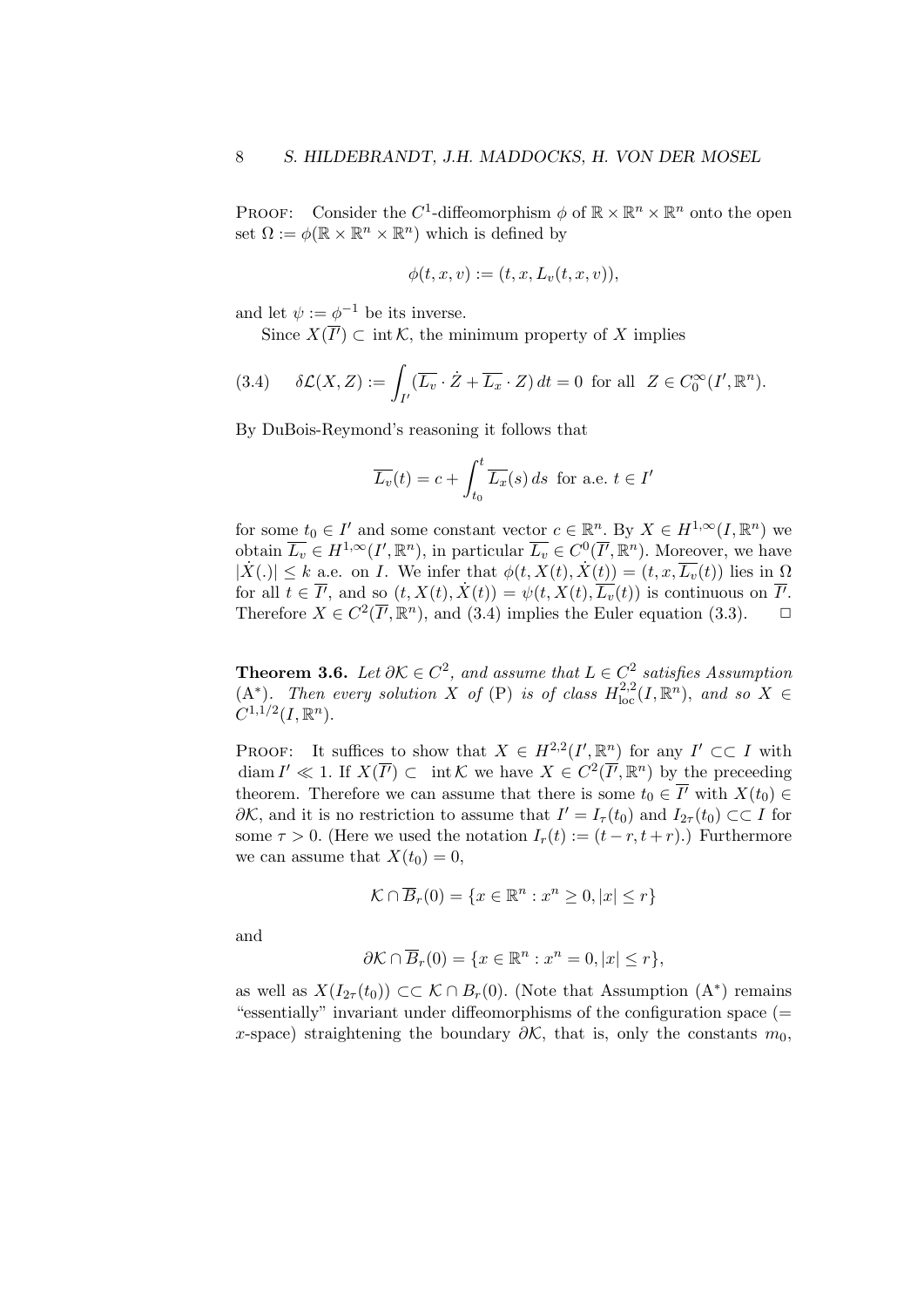$m_1, \ldots, m_4$  change). Thus we obtain  $X + \epsilon Z \in \mathcal{C}$  for  $Z \in \mathring{H}^{1,2}(I_{2\tau}(t_0), \mathbb{R}^n)$ and  $0 < \epsilon \ll 1$ , provided that  $X^n + \epsilon Z^n \geq 0$  for  $0 < \epsilon \ll 1$ , whence

$$
\frac{d}{d\epsilon}\mathcal{L}(X+\epsilon Z)|_{\epsilon=0}=0
$$

and consequently

$$
(3.5) \t\t \delta\mathcal{L}(X,Z) \ge 0.
$$

In particular, we can choose  $Z$  as the double difference-quotient

$$
Z := \Delta_{-h}(\eta^2 \Delta_h X), \quad |h| \ll 1,
$$

with  $\eta(t) \equiv 1$  for  $|t - t_0| \le \tau$  and  $\eta \in C_0^{\infty}(I_{2\tau}(t_0))$ . Thus we obtain

$$
0 \leq \int_0^l \{ \overline{L_v} \cdot \frac{d}{dt} \Delta_{-h}(\eta^2 \Delta_h X) + \overline{L_x} \cdot \Delta_{-h}(\eta^2 \Delta_h X) \} dt.
$$

A well-known estimation yields (see e.g. [1, pp. 191,192])

$$
\int_0^l \eta^2 |\Delta_h \frac{d}{dt} X|^2 dt \le const. \text{ for } |h| \ll 1,
$$

and with  $h \to 0$  we arrive at

$$
\int_0^l \eta^2 |\ddot{X}|^2 dt \le const.,
$$
  
whence 
$$
\int_{t_0-\tau}^{t_0+\tau} |\ddot{X}|^2 dt \le const., \text{ i.e., } X \in H^{2,2}(I', \mathbb{R}^n).
$$

**Theorem 3.7.** Let  $\partial \mathcal{K} \in C^2$ , and assume that  $L \in C^2$  satisfies Assumption (A<sup>\*</sup>). Then every solution X of (P) is of class  $H^{2,\infty}(I,\mathbb{R}^n) = C^{1,1}(\overline{I},\mathbb{R}^n)$ .

PROOF: (i) By the reasoning in the proof of Theorem 3.5 we obtain a constant  $\kappa > 0$  such that  $|\ddot{X}(t)| \leq \kappa$  for any  $t \in I \setminus \mathcal{T}(X)$ .

(ii) On the other hand, if  $I'$  is a closed subinterval in  $\mathcal{T}(X)$ , we can assume that  $X^n(t) \equiv 0$  on I'. Then (3.5) implies

$$
\frac{d}{dt}\overline{L_{v^i}} = \overline{L_{x^i}} \text{ a.e. on } I' \text{ for } i = 1, \dots, n-1,
$$

whence

$$
\sum_{j=1}^{n-1} \overline{L_{v^iv^j}} \ddot{X}^j = \overline{L_{x^i}} + \overline{L_{v^it}} - \overline{L_{v^ix^j}} \dot{X}^j
$$
 a.e. on  $I'$  for  $i = 1, ..., n-1$ ,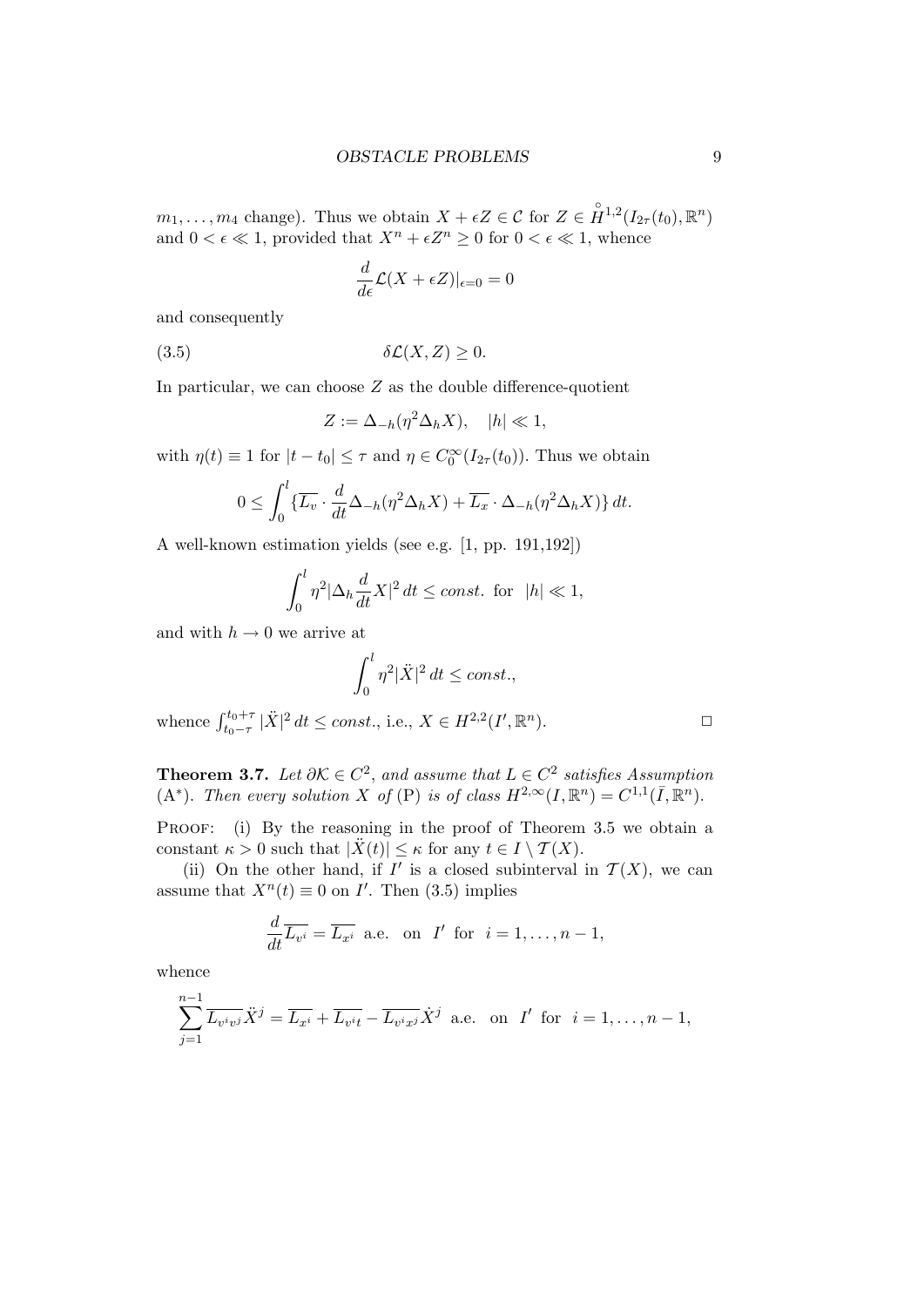since  $\ddot{X}^n = 0$  a.e. on  $I'$ . It follows that

$$
\ddot{X} = (\ddot{X}^1, \dots, \ddot{X}^{n-1}, 0) \in L^\infty(I', \mathbb{R}^n)
$$

and  $|\ddot{X}(t)| \leq \kappa'$  a.e. on I' for some constant  $\kappa'$  which can be chosen independently of  $I'$  in  $\mathcal{T}(X)$  since  $X \in H^{1,\infty}(I,\mathbb{R}^n)$ .

(iii) One has  $X \in \mathbb{C}^2$  in a neighbourhood of any isolated parameter  $t \in \mathcal{T}(X)$  because of the validity of the Euler equation (3.3) on both sides of t which implies (by the fact that  $X \in C^1$  according to Theorem 3.6) that we can extend  $\ddot{X}$  continuously into t:

$$
\ddot{X}(t+0) = \ddot{X}(t-0) =: \ddot{X}(t),
$$

(compare with Corollary 3.10 below).

(iv) For accumulation points  $t \in \mathcal{T}(X)$ , where  $\dot{X}$  is differentiable (note that  $\ddot{X}(t)$  exists for a.e.  $t \in I$  as  $X \in H^{2,2}_{loc}$  by Theorem 3.6) we argue as follows: We can find a sequence  $t_j \in \mathcal{T}(X) \setminus \{t\}$  with  $t_j \to t$  as  $j \to \infty$ . We can assume that  $X^n(t_j) = X^n(t) = 0$  for all  $j \in \mathbb{N}$  after straightening the boundary. Since we have  $X^n \geq 0$  on I we infer

$$
\dot{X}^n(t_j) = 0 \text{ for all } j \in \mathbb{N},
$$

and therefore

$$
\ddot{X}^n(t) = \lim_{j \to \infty} \frac{\dot{X}^n(t_j) - \dot{X}^n(t)}{t_j - t} = 0,
$$

i.e.,  $\ddot{X}(t) = 0$ . Thus we can argue as in (ii) and obtain  $|\ddot{X}(t)| \le \kappa'$  with some constant  $\kappa'$  independent of t.

From (i)–(iv) we infer that  $\ddot{X} \in L^{\infty}(I, \mathbb{R}^n)$ ).  $\qquad \qquad \Box$ 

Corollary 3.8. Suppose that  $\partial \mathcal{K} = \{x \in \mathbb{R}^n : G(x) = 0\}$  for some G ∈  $C^2(\mathbb{R}^n)$  with  $|G_x(x)| \geq \epsilon > 0$  for  $x \in \partial \mathcal{K}$ . Then there is a function  $\lambda \in L^{\infty}(I)$ such that each minimizer  $X$  satisfies

(3.6) 
$$
\mathcal{E}_L(X) + \lambda G_x(X) = 0 \quad a.e. \quad on \quad I,
$$

where

(3.7) 
$$
\mathcal{E}_L(X) := \overline{L_x} - \frac{d}{dt} \overline{L_v}
$$

is the Euler operator applied to X, and for a.e.  $t \in I$  we either have  $\lambda(t) = 0$ or  $C(\overline{x}) = \alpha$  ( $\overline{x}$ )

$$
\lambda(t) = -\frac{\mathcal{E}_L(X) \cdot G_x(X)}{|G_x(X)|^2}(t).
$$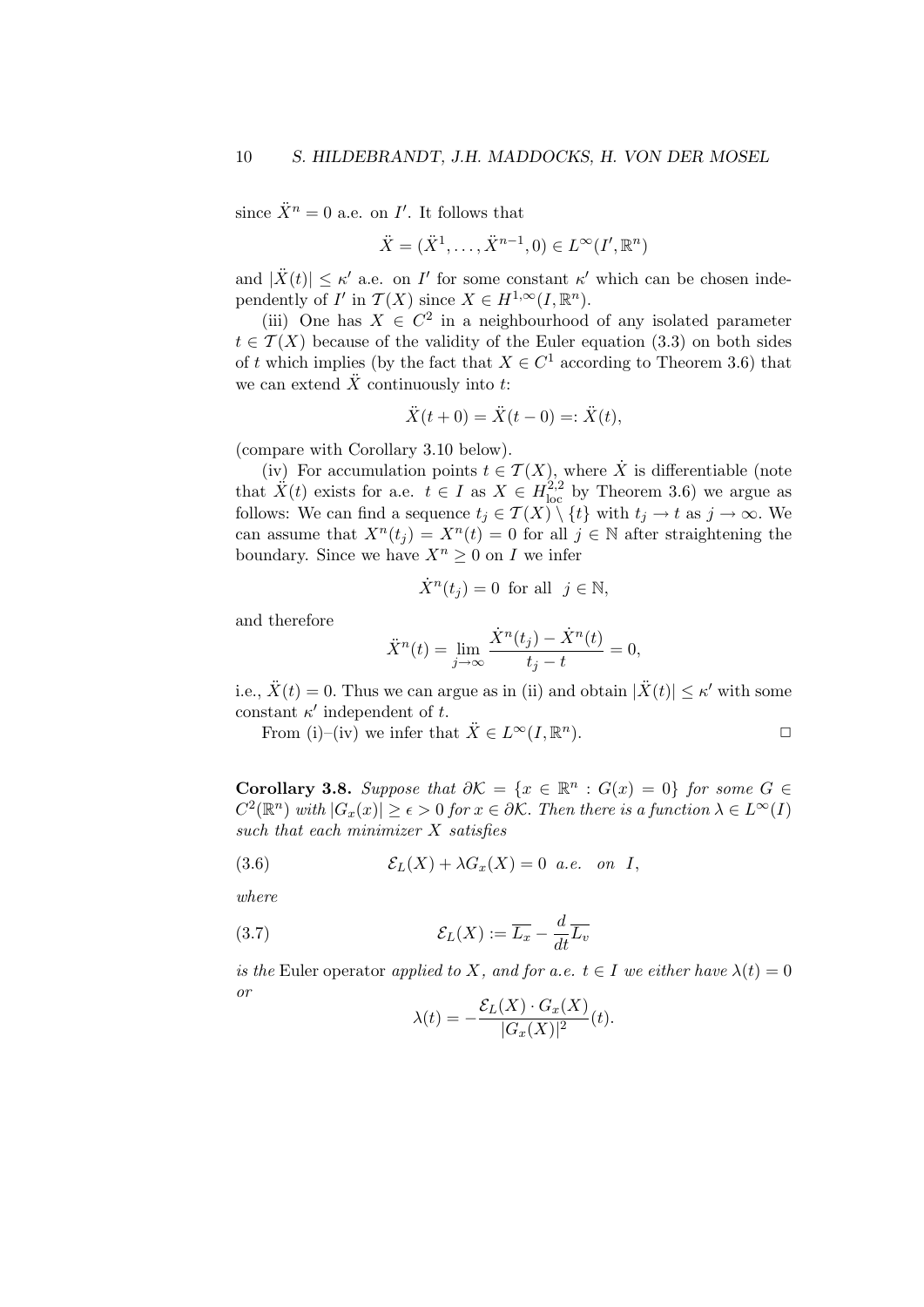PROOF: Clear (cf. the proof of Theorem 3.7).  $\Box$ 

Corollary 3.9. (Cf. also Dichmann & Maddocks [2] and Dichmann, Maddocks & Pego [3].)

There is a function  $\Lambda \in H^{1,\infty}(I)$  such that each solution X of (P) satisfies the "vaconomic principle"

(3.8) 
$$
\delta \int_I (\overline{L} + \Lambda \overline{G_x} \cdot \dot{X}) dt = 0.
$$

Moreover,  $\Lambda$  is related to the Lagrange multiplier  $\lambda$  in (3.6) by

$$
\dot{\Lambda} = -\lambda.
$$

PROOF: Equation (3.8) is equivalent to

$$
\int_{I} \left[ \left( \overline{L_v} + \Lambda \overline{G_x} \right) \cdot \dot{Z} + \left( \overline{L_x} + \Lambda \overline{G_{xx}} \dot{X} \right) \cdot Z \right] dt = 0
$$

for  $Z \in C_0^{\infty}(I, \mathbb{R}^n)$ , which in turn is equivalent to

$$
\frac{d}{dt}\overline{L_v} + \dot{\Lambda}\overline{G_x} + \Lambda\overline{G_{xx}}\dot{X} = \overline{L_x} + \Lambda\overline{G_{xx}}\dot{X},
$$

i.e., to

$$
\overline{L_x} - \frac{d}{dt}\overline{L_v} = \dot{\Lambda}\overline{G_x}.
$$

Setting  $\dot{\Lambda} = -\lambda$  we obtain (3.6). Conversely, equation (3.6) implies (3.8) if we set

$$
\Lambda(t) := -\int_0^t \lambda(s) \, ds,
$$

and  $\Lambda \in H^{1,\infty}(I)$  since  $\lambda \in L^{\infty}(I)$ .  $\Box$ 

**Remark.** If the obstacle condition " $X(t) \in \mathcal{K}$  for  $t \in \overline{I}$ " is replaced by the constraint

$$
(3.10) \tG(X(t)) = 0 \tfor \t t \in \bar{I},
$$

i.e., by " $X(t) \in \partial K$  for  $t \in \overline{I}$ ", the vaconomic principle (3.8) corresponds to " $\delta \int_I \overline{L} dt = 0$  under the subsidiary condition  $G_x(X)X = 0$ ." We note that

(3.11) 
$$
G_x(X(t))\dot{X}(t) = 0 \text{ for } t \in \overline{I}
$$

is the "differential version" of (3.10).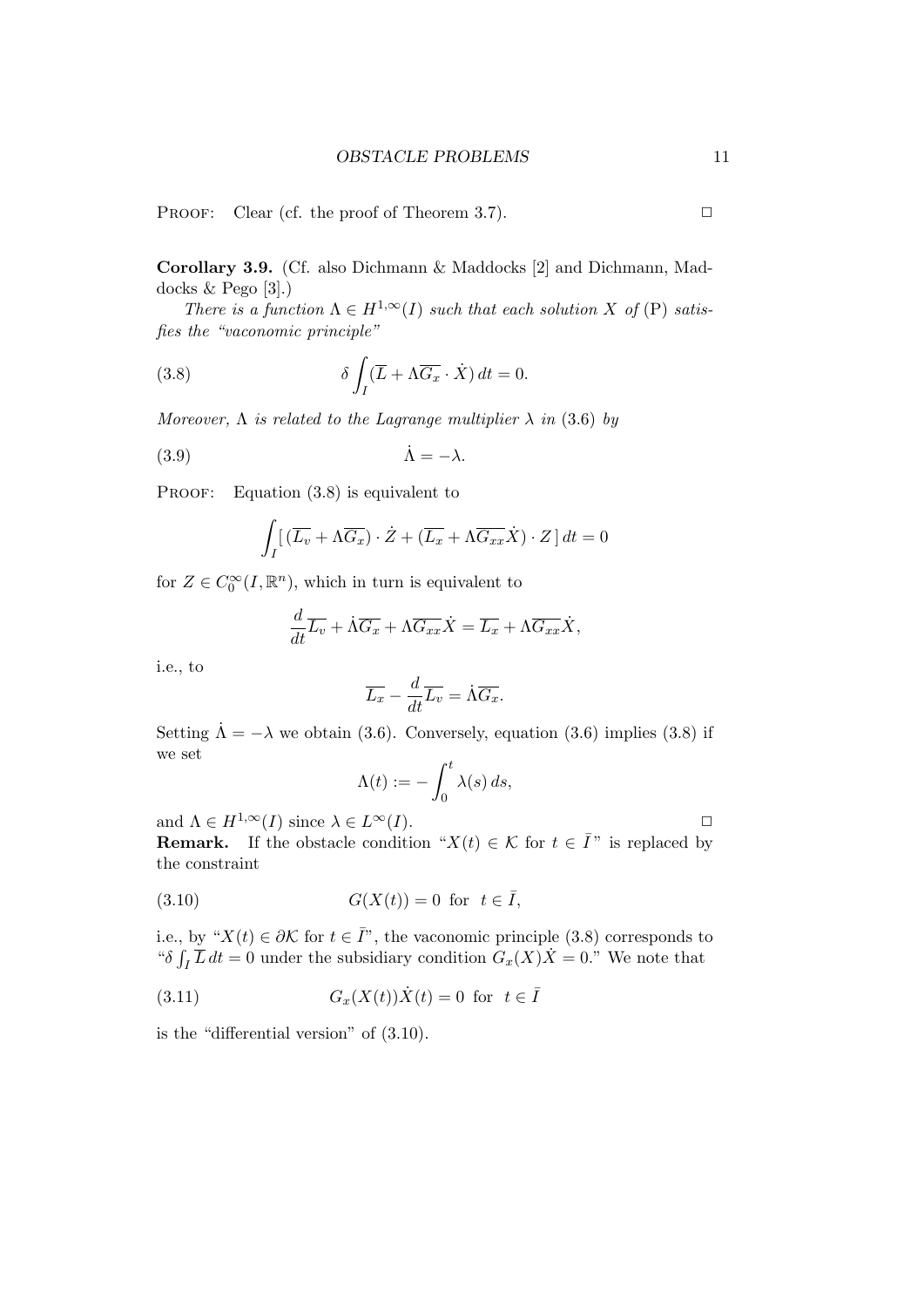Corollary 3.10. Let X be a solution of  $(P)$  and assume that  $t_0$  is an isolated point of  $\mathcal{T}(X)$ . Then, in an  $\overline{I}$ -neighbourhood of  $t_0$ , the curve X is of class  $C^2$ , and we have  $\mathcal{E}_L(X)(t_0) = 0$ .

PROOF: There is some  $\tau > 0$  such that  $X(t)$  is of class  $C^2$  for  $t \in \overline{I} \cap \{0 \le t\}$  $|t-t_0| < \tau$ , and  $\mathcal{E}_L(X)(t) = 0$ , whence

$$
\overline{L_{vv}}\ddot{X} + \overline{L_{vx}}\dot{X} + \overline{L_{vt}} = \overline{L_x}.
$$

Therefore

(3.12) 
$$
\ddot{X}(t) = \left[ (\overline{L_{vv}})^{-1} (\overline{L_x} - \overline{L_{vx}} \dot{X} - \overline{L_{vt}}) \right](t)
$$

for all  $t \in \overline{I}$  with  $0 < |t - t_0| < \tau$ . Since  $X \in C^1(\overline{I}, \mathbb{R}^n)$ , the right-hand side of (3.12) is continuous in  $\overline{I}$ , and so  $\ddot{X}$  is continuous in  $\overline{I} \cap [t_0 - \tau, t_0 + \tau]$ . Since  $\mathcal{E}_L(X)(t) = 0$  for all  $t \in \overline{I}$  with  $0 < |t - t_0| < \tau$ , we obtain  $\mathcal{E}_L(X)(t_0) = 0$ .

**Definition 3.11.** For  $X \in \mathcal{C}_0(\mathcal{K})$  we define  $\mathcal{S}(X)$  as  $\mathcal{S}(X) := \partial(\text{int } \mathcal{T}(X))$ and  $\Xi(X)$  as the set of accumulation points of isolated points of  $\mathcal{T}(X)$ .

**Corollary 3.12.** If X is a solution of (P) then X is of class  $C^2$  on  $\overline{I} \setminus$  $\{S(X) \cup E(X)\}\$ and satisfies

(3.13) 
$$
\mathcal{E}_L(X) = 0 \text{ on } \overline{I} \setminus \{ \Xi(X) \cup \text{clos} (\text{int } \mathcal{T}(X)) \}
$$

and

(3.14) 
$$
\mathcal{E}_L(X) + \lambda G_x(X) = 0 \text{ on } \text{int } \mathcal{T}(X) \text{ and a.e. on } \Xi(X)
$$

with

$$
\lambda(t) = (|G_x(X)|^{-2} [\mathcal{E}_L(X) \cdot G_x(X)])(t) \text{ for } t \in \mathcal{T}(X) \text{ s.th. } \ddot{X}(t) \text{ exists.}
$$

PROOF: If  $t_0 \in \overline{I} \setminus \text{clos}(\text{int } \mathcal{T}(X))$  then Corollary 3.10 implies that  $X \in$  $C^2(\overline{I} \cap (t_0 - \tau, t_0 + \tau))$  for some  $\tau > 0$ , and we obtain (3.13). Furthermore, we obtain as in the proof of Theorem 3.7 that X is of class  $C^2$  on int  $\mathcal{T}(X)$ and satisfies  $(3.14)$ .

**Remarks.** 1. According to Corollary 3.12, for any solution  $X$  of  $(P)$ , the only points where  $\ddot{X}$  and the Lagrange multiplier  $\lambda$  in (3.6) may jump, are the boundary points of int  $\mathcal{T}(X)$  and the points of  $\Xi(X)$ .

2. A point  $t_0 \in \partial(\text{int } \mathcal{T}(X))$  is either (a) a boundary point of a maximal closed interval  $I'$  contained in  $\mathcal{T}(X)$ , or (b) the limit of boundary points of such intervals  $I'_j$  described in (a).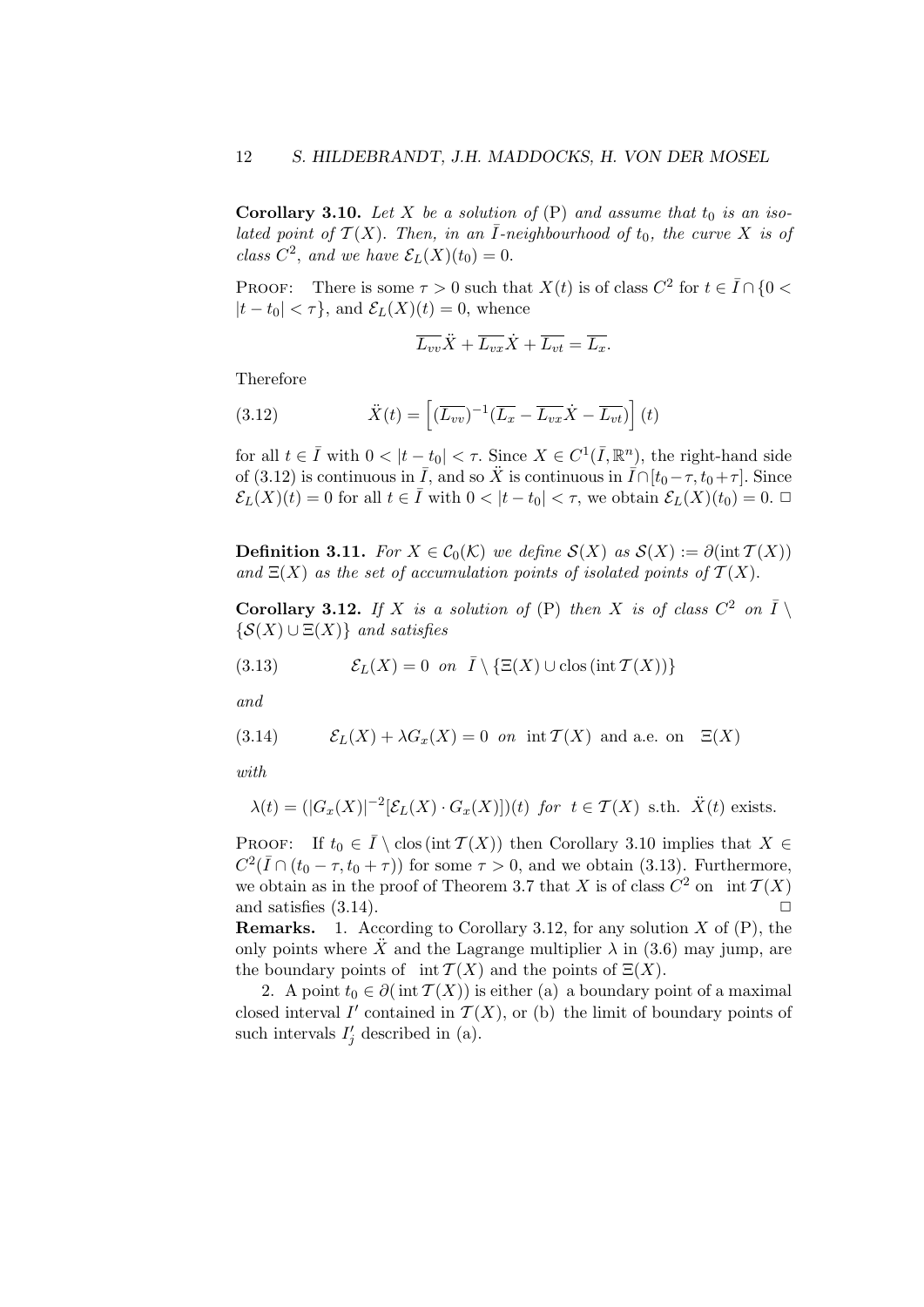**Corollary 3.13.** If X is a solution of  $(P)$  and  $X^{j}(t)$  is freely movable in K for  $1 \leq j \leq m$  with  $1 \leq m < n$  and  $0 < t \leq l$  then

$$
0 = \int_0^l \sum_{j=1}^m (\overline{L_{v^j}} \dot{Z}^j + \overline{L_{x^j}} Z^j) dt
$$
  
= 
$$
\int_0^l \sum_{j=1}^m (\overline{L_{x^j}} - \frac{d}{dt} \overline{L_{v^j}}) Z^j dt + \sum_{j=1}^m \overline{L_{v^j}} (l) Z^j (l)
$$

for all  $Z^j \in C^1(\overline{I})$  with  $Z^j(0) = 0, 1 \leq j \leq m$ , and so we have

(3.15) 
$$
\frac{d}{dt}\overline{L_{v^j}} = \overline{L_{x^j}} \quad a.e. \quad in \quad I \quad for \quad 1 \leq j \leq m
$$

and

(3.16) 
$$
\overline{L_{v^j}}(l) = 0 \ \text{for} \ \ 1 \leq j \leq m.
$$

If  $X^{j}(t)$  is freely movable merely for  $0 < t < l$ , we only have  $(3.15)$  and not  $(3.16).$ 

## 4 A special case

This section is sketchy; we change notation. Consider the variational integral

$$
\mathcal{L}(x, z, \phi)
$$
  
\n
$$
:= \frac{1}{2} \int_0^l [\dot{\phi}^2 + A_1(\dot{x}\cos\phi - \dot{z}\sin\phi)^2 + A_2(\dot{x}\sin\phi + \dot{z}\cos\phi - 1)^2 + \mu\dot{x} + \sigma\dot{z}] dt
$$
  
\n
$$
= \int_0^l L(\phi, \dot{\phi}, \dot{x}, \dot{z}) dt,
$$

where  $A_1, A_2 > 0$ ,  $\mu, \sigma \in \mathbb{R}$  and  $I = (0, l) \subset \mathbb{R}$ . We can write

$$
L(\phi, \dot{\phi}, \dot{x}, \dot{z}) = Q(\phi, \dot{\phi}, \dot{x}, \dot{z}) + F(\phi, \dot{x}, \dot{z}) + U,
$$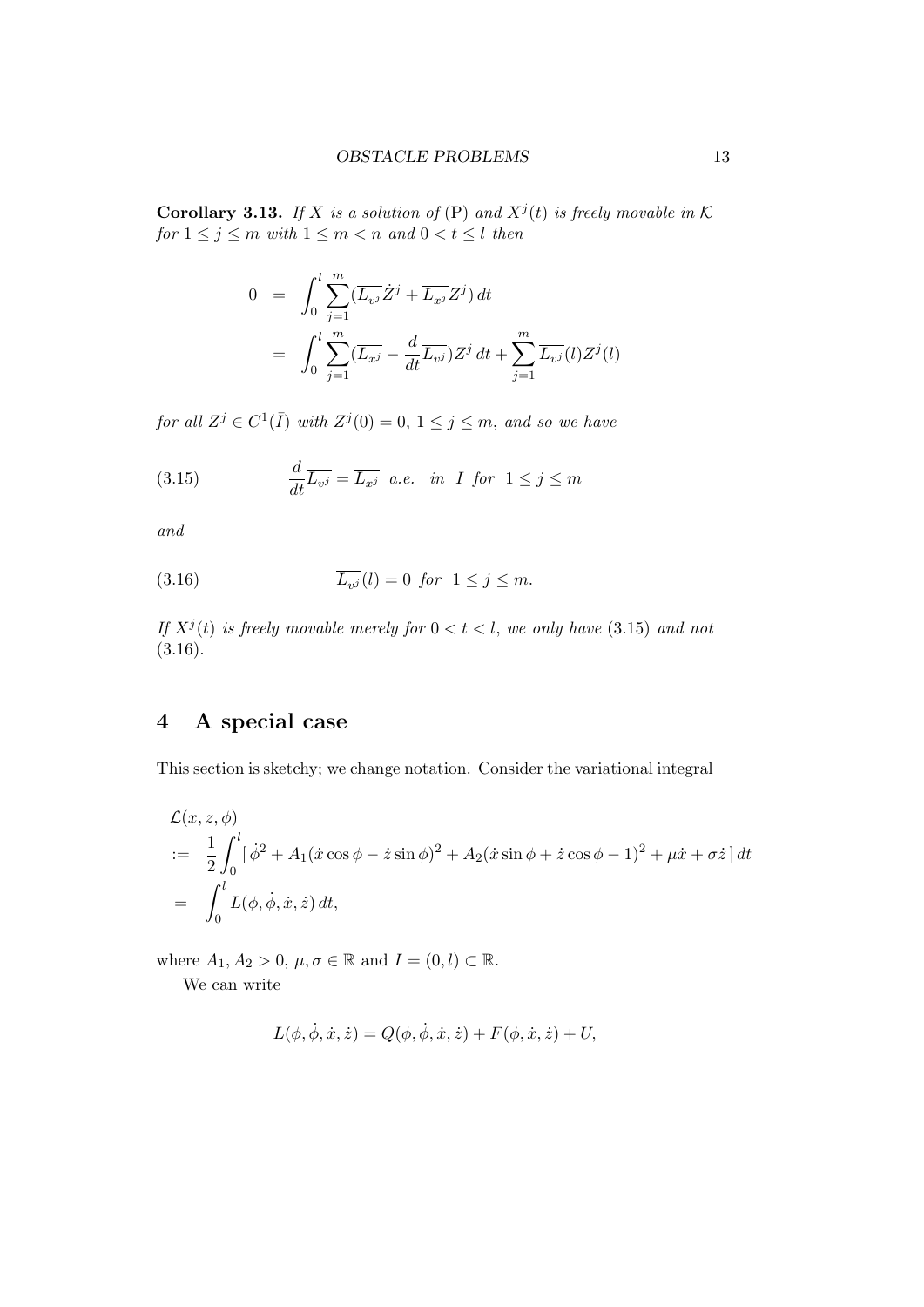where

$$
Q(\phi, \dot{\phi}, \dot{x}, \dot{z}) := \frac{1}{2} [\dot{\phi}^2 + a(\phi)\dot{x}^2 + 2b(\phi)\dot{x}\dot{z} + c(\phi)\dot{z}^2]
$$
  
\n
$$
F(\phi, \dot{x}, \dot{z}) := d(\phi)\dot{x} + e(\phi)\dot{z}
$$
  
\n
$$
U := A_1/2
$$
  
\n
$$
a(\phi) := A_1 \cos^2 \phi + A_2 \sin^2 \phi
$$
  
\n
$$
b(\phi) := (A_2 - A_1) \cos \phi \sin \phi = \frac{1}{2}(A_2 - A_1) \sin 2\phi
$$
  
\n
$$
c(\phi) := A_1 \sin^2 \phi + A_2 \cos^2 \phi
$$
  
\n
$$
d(\phi) := -A_2 \sin \phi + \mu
$$
  
\n
$$
e(\phi) := -A_2 \cos \phi + \sigma
$$

Furthermore,  $E = Q - (A_1/2) = Q - U$ , and the admissible set K for the points  $(\phi, x, z) \in \mathbb{R}^3$  is

$$
\mathcal{K} := \mathbb{R} \times \mathbb{R} \times [z_1, z_2] \text{ with } z_1 < z_2.
$$

Noether's equation is  $\overline{E} \equiv const$  (since L does not depend on t explicitely, cf. (3.2)), which is equivalent to  $\overline{Q} \equiv const.$  in our situation, i.e., we have

(N) 
$$
\dot{\phi}^2 + a(\phi)\dot{x}^2 + 2b(\phi)\dot{x}\dot{z} + c(\phi)\dot{z}^2 \equiv h \ge 0
$$

with

(D) 
$$
\begin{pmatrix} a(\phi) & b(\phi) \\ b(\phi) & c(\phi) \end{pmatrix} \ge \gamma \begin{pmatrix} 1 & 0 \\ 0 & 1 \end{pmatrix}
$$
 and  $\gamma > 0$ .

The Euler equations are

(4.1) 
$$
\ddot{\phi} = \frac{1}{2}a'(\phi)\dot{x}^2 + b'(\phi)\dot{x}\dot{z} + \frac{1}{2}c'(\phi)\dot{z}^2 + d'(\phi)\dot{x} + e'(\phi)\dot{z}
$$
 a.e. in I

(4.2) 
$$
\frac{d}{dt} [a(\phi)\dot{x} + b(\phi)\dot{z} + d(\phi)] = 0 \text{ a.e. in } I
$$

(4.3) 
$$
\frac{d}{dt}[b(\phi)\dot{x} + c(\phi)\dot{z} + e(\phi)] = 0 \text{ a.e. in } I \setminus \mathcal{T}
$$

(4.4) 
$$
\dot{z} \equiv 0 \text{ in } \mathcal{T}, \quad \dot{z} \equiv 0 \text{ a.e. in } \mathcal{T},
$$

where  $\mathcal{T} := \{t \in \overline{I} : z(t) = z_1, \text{ or } z(t) = z_2\}$  denotes the touching set. (Note that for (4.4) we have  $\dot{z} \equiv 0$  on int T and  $\ddot{z} \equiv 0$  a.e. on int T, since there  $z$  is piecewise constant, but the reasoning in the proof of Theorem 3.7 regarding  $X^n$  applies here for z so that we get the full statement of (4.4).)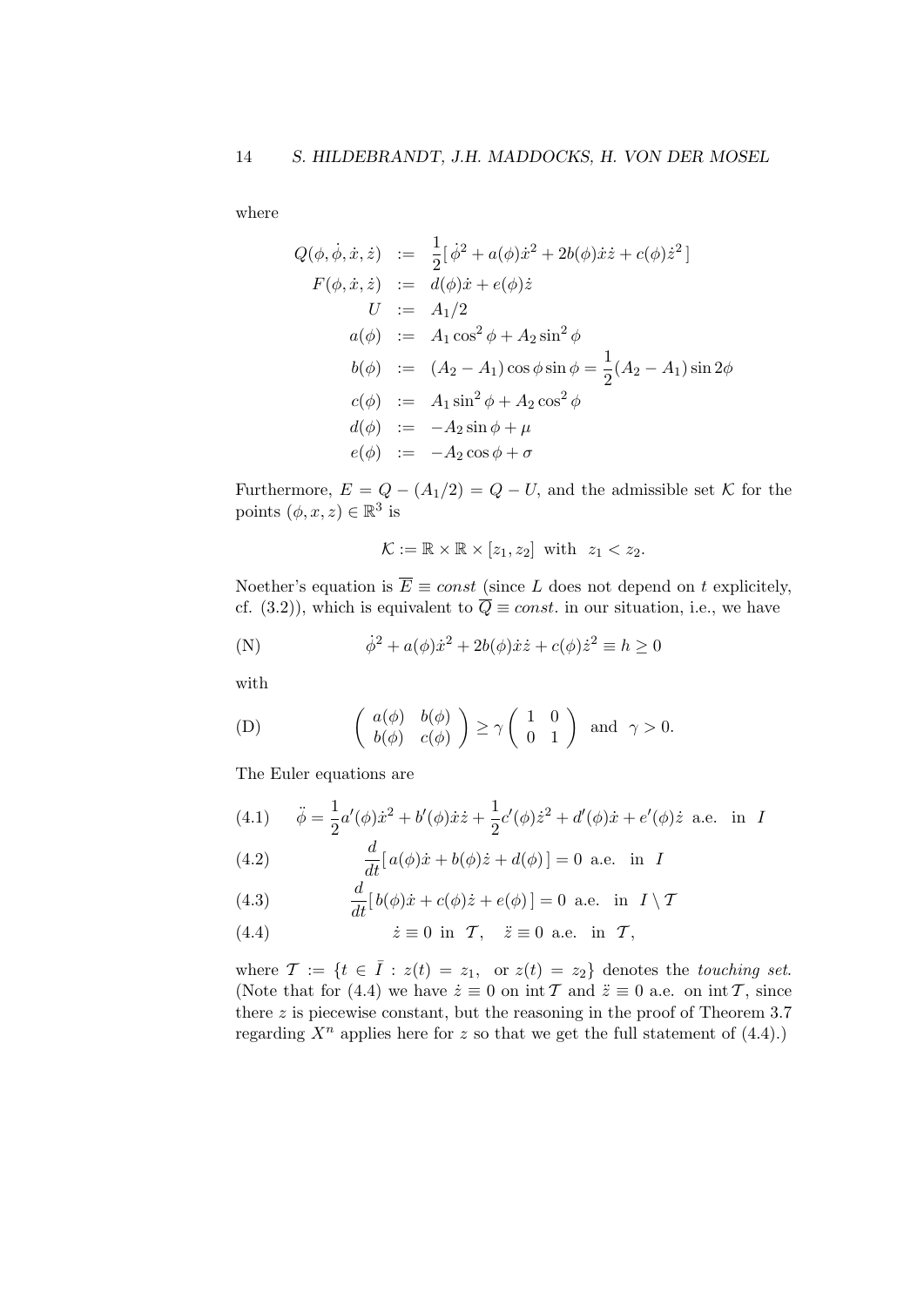Thus

(4.5) 
$$
a(\phi)\dot{x} + b(\phi)\dot{z} + d(\phi) \equiv \kappa \text{ on } \bar{I}
$$

(4.6) 
$$
b(\phi)\dot{x} + c(\phi)\dot{z} + e(\phi) \equiv const(I') \text{ on } \overline{I'} \subset I \setminus \mathcal{T}
$$

(4.7)  $\dot{z} \equiv 0$  in T,  $\ddot{z} \equiv 0$  a.e. in T.

If  $x(l)$  is free, we have the Neumann boundary condition

(4.8) 
$$
[a(\phi)\dot{x} + b(\phi)\dot{z} + d(\phi)]_{t=l} = 0 \Leftrightarrow \kappa = 0,
$$

and if  $z(l)$  is free, we have the Neumann boundary condition

(4.9) 
$$
[b(\phi)\dot{x} + c(\phi)\dot{z} + e(\phi)]_{t=l} = 0 \Leftrightarrow const(I_l) = 0,
$$

where  $I_l = (t_l, l]$  denotes the maximal "free" interval with  $t = l$  as right endpoint, i.e.,  $z_1 < z(t) < z_2$  for all  $t \in I_l$ , and  $z(t_l) = z_1$  or  $z(t_l) = z_2$ .

Definition 4.1. By  $\Sigma := \{t \in \overline{I} : \dot{x}(t) = 0, \dot{z}(t) = 0\}$  we denote the set of snark points of the curve  $(x(t), z(t))_{t\in\bar{I}}$ .

**Proposition 4.2.** For  $t \in \Sigma$  we have

$$
(4.10) \t d(\phi(t)) = \kappa,
$$
\n
$$
(4.11) \t (\phi(t)) = \kappa,
$$
\n
$$
(4.12) \t \text{ if } t \in I' \cap \Sigma
$$

(4.11)  $e(\phi(t)) = const(I')$  if  $t \in I' \cap \Sigma \subset I \setminus \mathcal{T}$ ,

that is,

(4.12) 
$$
-A_2 \sin \phi(t) + \mu = \kappa,
$$
  
(4.13) 
$$
-A_2 \cos \phi(t) + \sigma = const(I') \text{ if } t \in I' \cap \Sigma \subset I \setminus \mathcal{T}.
$$

If  $x(l)$  is free, this means

(4.14) 
$$
A_2 \sin \phi(t) = \mu \text{ for all } t \in \Sigma.
$$

If  $z(l)$  is free, this means

(4.15) 
$$
A_2 \cos \phi(t) = \sigma \text{ for all } t \in \Sigma \cap I_l,
$$

where  $I_l = (t_l, l]$  denotes the last "free" interval as defined in (4.9).

PROOF: We combine the identities  $(4.5)$ ,  $(4.6)$ ,  $(4.8)$  and  $(4.9)$  with Definition 4.1.  $\Box$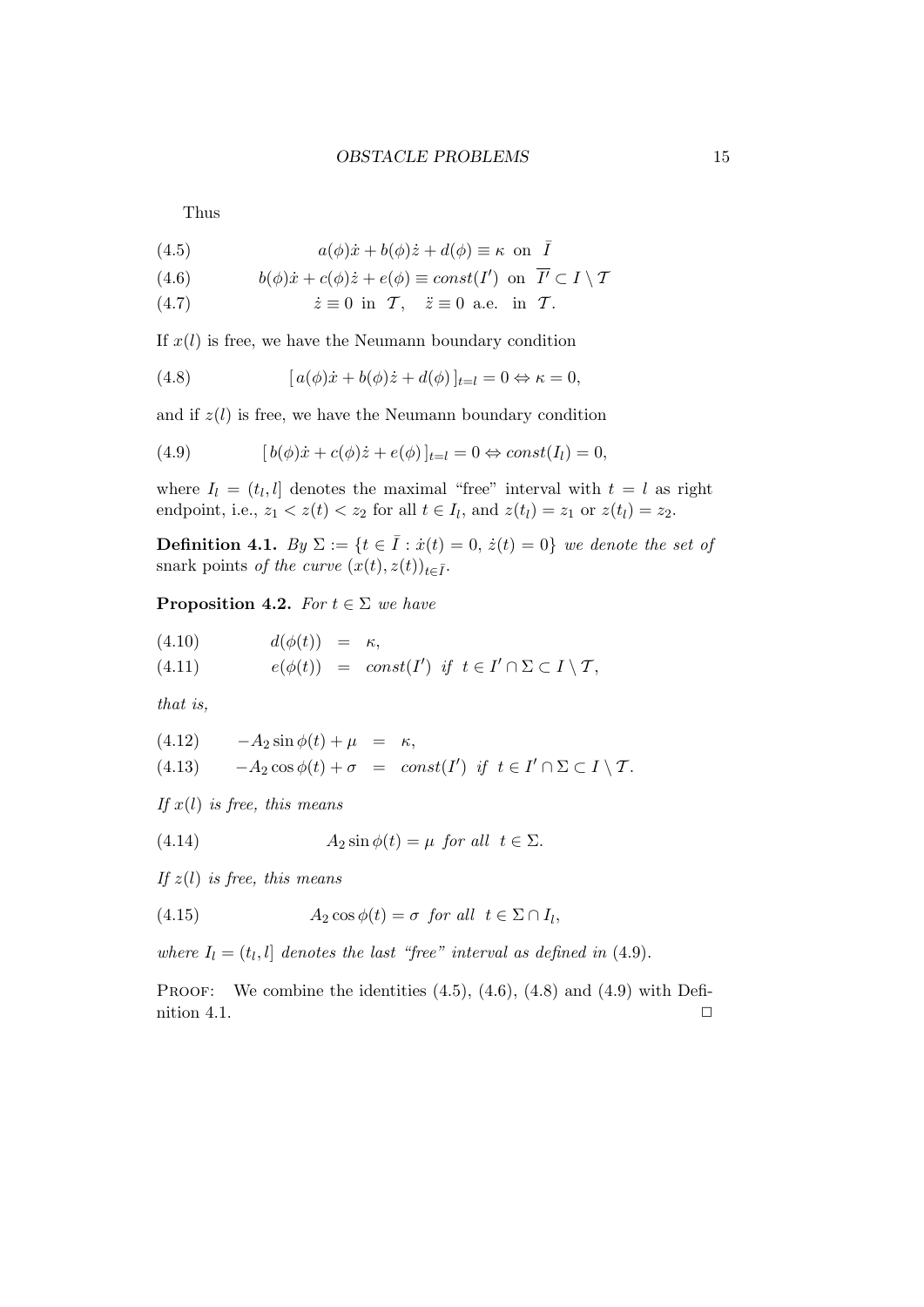**Corollary 4.3.** (i) If  $x(l)$  is free and  $|\mu| > A_2$  then  $\Sigma = \emptyset$ .

- (ii) If  $z(l)$  is free and  $|\sigma| > A_2$  then  $\Sigma \cap I_l = \emptyset$ .
- (iii) If  $x(l)$  and  $z(l)$  are free, and if

$$
\sigma^2 + \mu^2 \neq A_2^2,
$$

then  $\Sigma \cap I_l = \emptyset$ .

PROOF: (i) If  $\Sigma$  were nonempty we could find  $t \in \Sigma$  such that (4.14) holds, contradicting  $|\mu| > A_2$ .

(ii) If  $\Sigma \cap I_l$  were nonempty we could find  $t \in \Sigma \cap I_l$  such that (4.15) holds contradicting  $|\sigma| > A_2$ .

(iii) If  $\Sigma \cap I_l$  were nonempty we could find  $t \in \Sigma \cap I_l$  such that (4.14) and (4.15) hold simultaeneously. Adding the squares of these identities leads to a contradicition of our assumption  $\sigma^2 + \mu^2 \neq A_2^2$ . ✷

**Proposition 4.4.** If  $\Sigma$  contains an open interval I<sub>0</sub> then  $h = 0$  in Noether's equation (N) and  $\phi \equiv const, x \equiv const,$  and  $z \equiv const$  on  $\overline{I} = [0, l].$ 

PROOF:  $\dot{x} \equiv \dot{z} \equiv 0$  on  $I_0$  implies  $\phi \equiv const$  on  $I_0$  by continuity of  $\phi$  and (4.12). Hence  $\dot{\phi} \equiv 0$  on  $I_0$ , and so  $h = 0$  on account of (N), which implies

$$
\dot{\phi} \equiv 0, \, \dot{x} \equiv 0, \, \dot{z} \equiv 0, \, \text{ on } \, \bar{I}
$$

again by  $(N)$ .

Corollary 4.5. We have  $h > 0$  and therefore int $\Sigma = \emptyset$  if condition (i) of Corollary 4.3 holds, or if one of the following conditions is satisfied:

- (i)  $x(0) \neq x(l)$ ,
- (ii)  $z(0) \neq z(l)$ ,
- (iii)  $\phi(0) \neq \phi(l)$ .

PROOF: The identity  $h = 0$  would imply  $x \equiv const.$   $z \equiv const.$  and  $\phi \equiv const$  on  $\overline{I}$  by (N) and (D), which contradicts each of the conditions (i)–(iii). Hence  $h > 0$ , and therefore int  $\Sigma = \emptyset$  according to Proposition 4.4.  $\Box$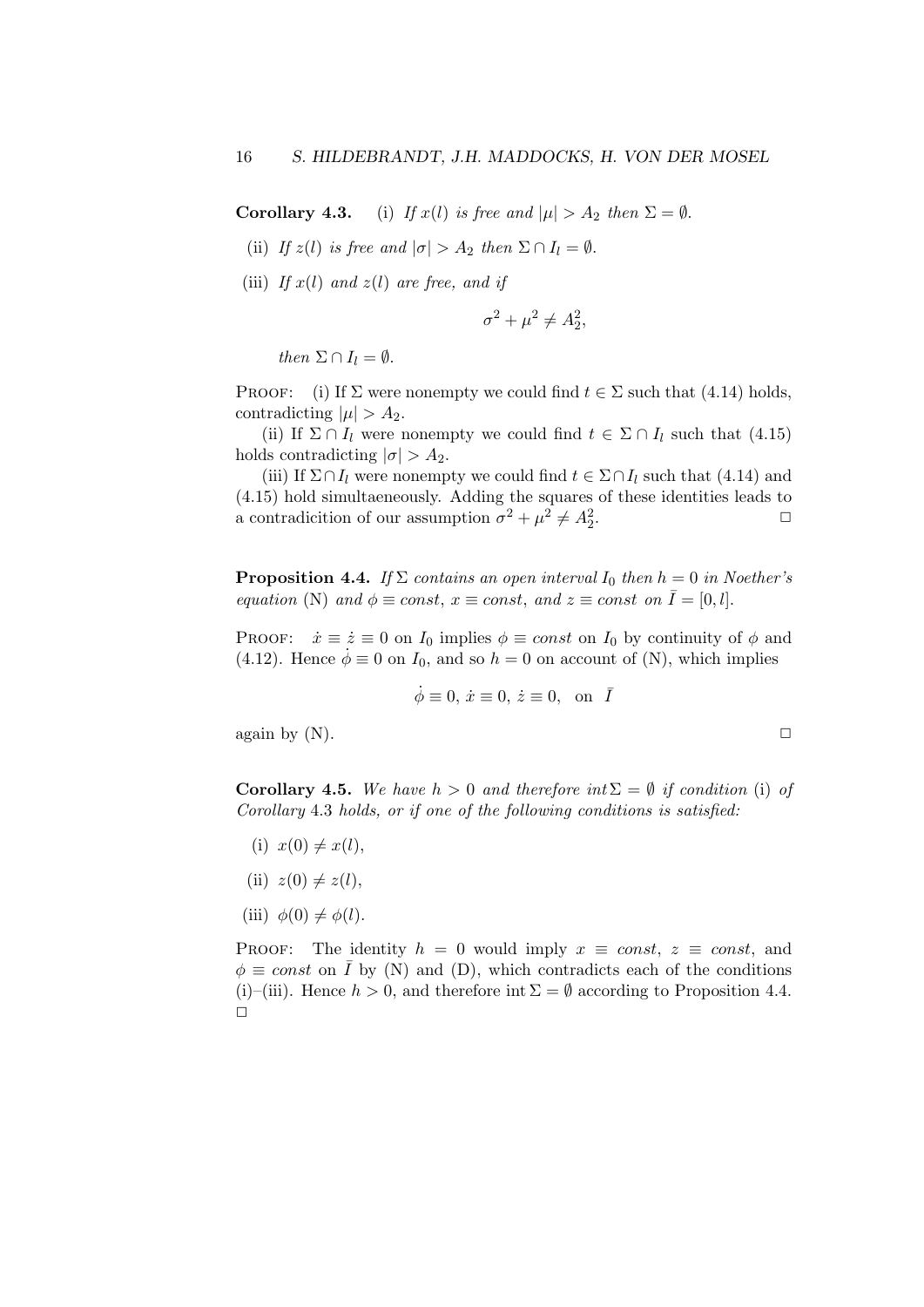**Corollary 4.6.** (i) We have int  $\Sigma = \emptyset$  if one of the following conditions hold:

- (a)  $x(l)$  is free and  $\phi(0) \neq \arcsin(\mu/A_2)$ ,
- (b)  $x(l)$  is free and  $\phi(l) \neq \arcsin(\mu/A_2)$ .
- (ii) We have  $int(\Sigma \cap I) = \emptyset$  if one of the following conditions hold:
	- (c)  $z(l)$  is free and  $\phi(0) \neq \arccos(\sigma/A_2)$ ,
	- (d)  $z(l)$  is free and  $\phi(l) \neq \arccos(\sigma/A_2)$ .

PROOF: If int  $\Sigma$  were nonempty we could find an open interval  $I_0 \subset \Sigma$ ; hence  $h = 0$  and  $\phi \equiv const$  on  $\overline{I}$  by Proposition 4.4. Relation (4.12) now implies  $A_2 \sin \phi \equiv \mu$  contradicting each of our assumptions (a) and (b), which proves (i).

The proof of (ii) is similar starting with the assumption that int  $(\Sigma \cap I_l)$ is nonempty.  $\Box$ 

Notice that  $(\phi, x, z)$  is real analytic on  $I \setminus \text{clos (int } T)$  and on int T. Then by Proposition 4.4,  $\Sigma$  does not possess accumulation points in  $(I \setminus$  $\text{clos}(\text{int } \mathcal{T})$ ) ∪ int T. But we can prove the following stronger result:

**Proposition 4.7.** If one of the conditions (i)–(iii) of Corollary 4.5 is satisfied then  $\Sigma$  is discrete, i.e.,  $\sharp \Sigma < \infty$ .

PROOF: Assuming an accumulation point  $t_0 \in \Sigma$ , then we find a sequnece  $\{t_n\} \subset \Sigma \setminus \{t_0\}$  with  $t_n \to t_0$  as  $n \to \infty$ . According to Noether's equation (N) and Corollary 4.5 we find

(4.16) 
$$
\dot{\phi}^2(t_n) = \dot{\phi}(t_0) = h > 0
$$
 for all  $n \in \mathbb{N}$ .

Since  $\phi \in C^1(\overline{I})$  by Theorem 3.6 we have

(4.17) 
$$
\lim_{n \to \infty} \phi(t_n) = \phi(t_0) \text{ and } \lim_{n \to \infty} \dot{\phi}(t_n) = \dot{\phi}(t_0) \text{ as } n \to \infty.
$$

Therefore by (4.12) we infer

(4.18) 
$$
\phi(t_n) = \phi(t_0) \text{ for all } n \gg 1.
$$

W.l.o.g. we may assume for the following that  $\dot{\phi}(t_0) = \sqrt{h} > 0$  and that  $t_n > t_0$  for all  $n \in \mathbb{N}$  (otherwise reverse the inequality signs in the following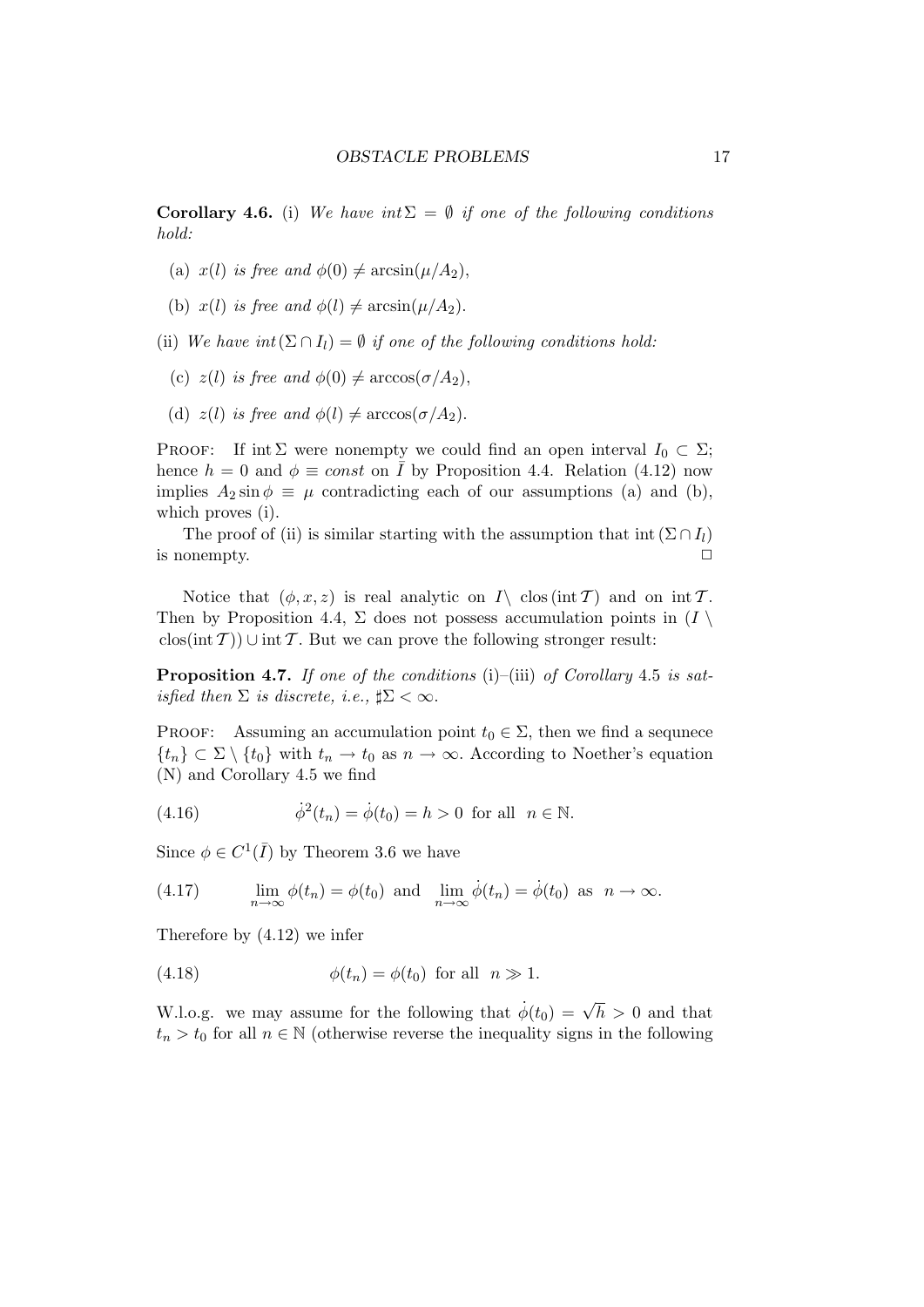estimate). One has

$$
0 = \phi(t_n) - \phi(t_0) = \int_{t_0}^{t_n} \dot{\phi}(\tau) d\tau
$$
  
=  $\dot{\phi}(t_0) (t_n - t_0) + \int_{t_0}^{t_n} (\dot{\phi}(\tau) - \dot{\phi}(t_0)) d\tau$   
 $\geq \dot{\phi}(t_0) (t_n - t_0) - O(|t_n - t_0|^{3/2})$   
> 0 for  $n \gg 1$ ,

where we have used that  $\phi \in C^{1,1/2}(\overline{I})$  accrding to Theorem 3.6. Thus we have reached a contradiction, hence  $\Sigma$  does not possess accumulation points.  $\Box$ 

Now we start to investigate the relation between snark points and the touching set. We start with the observation

**Proposition 4.8.** If  $x(l)$  is free we have  $\kappa = 0$  and therefore

(4.19) 
$$
a(\phi)\dot{x} + b(\phi)\dot{z} + d(\phi) \equiv 0 \text{ on } \bar{I},
$$

in partiuclar,

(4.20) 
$$
\dot{x} = -d(\phi)/a(\phi) \text{ on } \mathcal{T}.
$$

If  $z(l)$  is free we obtain

(4.21) 
$$
b(\phi)\dot{x} + c(\phi)\dot{z} + e(\phi) \equiv 0 \text{ on } \bar{I}_l,
$$

where  $I_l$  is the last "free" interval as defined in  $(4.9)$ .

PROOF: This follows directly from  $(4.8)$  and  $(4.9)$  in connection with  $(4.5)$ –  $(4.7)$ .

**Proposition 4.9.** Assume that  $x(l)$  and  $z(l)$  are free, that

(4.22) 
$$
\mu^2 + \sigma^2 \neq A_2^2,
$$

and that the touching set T possesses no accumulation points. Then  $\Sigma = \emptyset$ .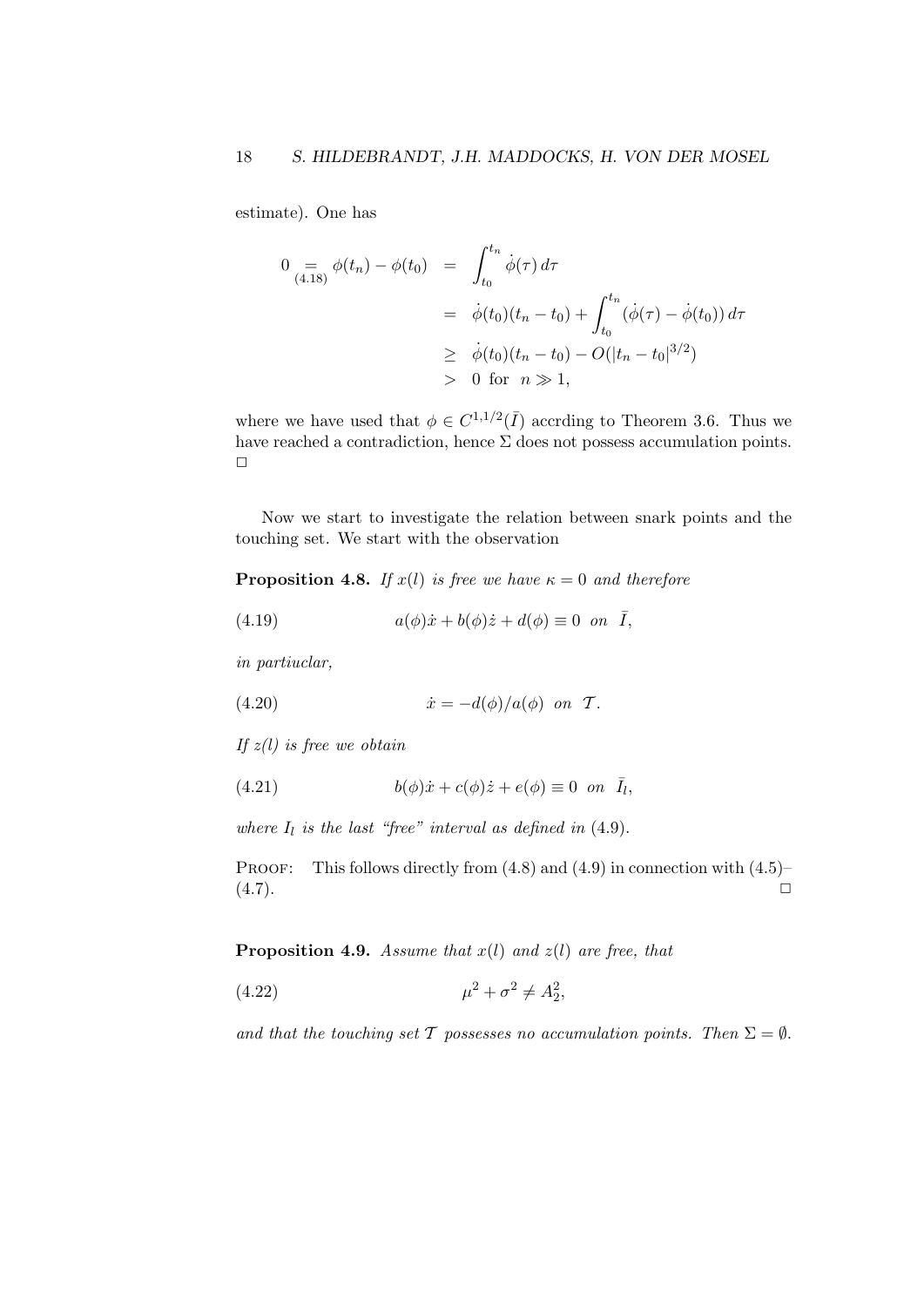PROOF: We know that  $(\phi, x, z) \in C^1(\overline{I}, \mathbb{R}^3)$ . Let  $0 = t_1 < t_2 < \cdots < t_k =$  $t_l$  be the touching points, i.e.,  $\mathcal{T} = \{t_i\}_{i=1}^k$ . By (4.21) and (4.6) applied to  $I' := (t_{k-1}, t_k)$  we infer

$$
const((t_{k-1}, t_k)) = 0,
$$

since the left hand sides of  $(4.21)$  and of  $(4.6)$  are continuous up to the boundary of  $(t_k, l)$ , and  $(t_{k-1}, t_k)$  respectively, so they must agree in  $t_k$ . Now we proceed in the same manner to conclude that

$$
const((t_{i-1}, t_i)) = 0
$$
 for all  $i = 2, ..., k$ ,

which implies

$$
b(\phi)\dot{x} + c(\phi)\dot{z} + e(\phi) \equiv 0 \text{ on } \bar{I}.
$$

If  $t \in \Sigma$  we obtain from this and (4.19) that  $e(\phi(t)) = 0$  and  $d(\phi(t)) = 0$ , which is equivalent to

$$
A_2 \cos \phi(t) = \sigma
$$
  

$$
A_2 \sin \phi(t) = \mu,
$$

which is impossible since then

$$
\sigma^2 + \mu^2 = A_2^2(\cos^2 \phi(t) + \sin^2 \phi(t)) = A_2^2
$$

contradicting our assumption.  $\Box$ 

**Remark.** If  $A_2$  is very large, we can allow fairly large loads  $\mu$  and  $\sigma$  still satisfying the assumptions of Proposition 4.9.

The angle  $\phi$  satisfies an ODE on the touching set T which might allow further analysis on  $\operatorname{int} {\mathcal T}$  :

Lemma 4.10. We have

(4.23) 
$$
\dot{\phi}^2 + \frac{(\kappa - d(\phi))^2}{a(\phi)} \equiv h \text{ on } \mathcal{T}.
$$

PROOF: Combining  $(4.7)$  with  $(4.5)$  we obtain

$$
\dot{x} = \frac{\kappa - d(\phi)}{a(\phi)} \text{ on } \mathcal{T}.
$$

From  $(N)$  we infer the desired ODE again using  $(4.7)$ .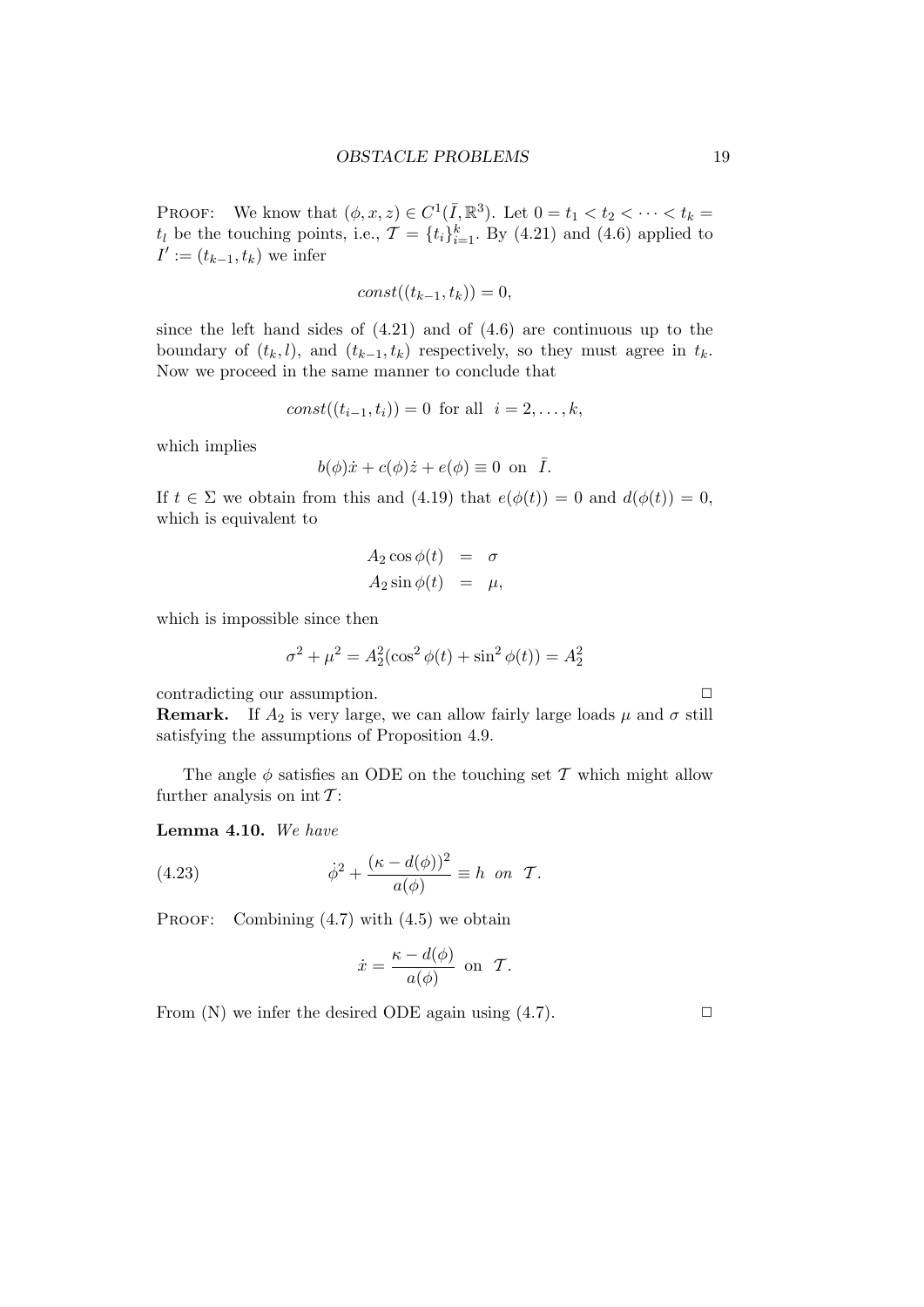Remarks. 1. In principle this ODE is solvable, in particular when  $x(l)$  is free, then  $\kappa = 0$  and if  $A_1 = A_2 =: A$  one obtains  $a(\phi) = A$ ,  $d(\phi) = -A \sin \phi + \mu$ ; hence a simple ODE which can be solved in terms of elliptic functions.

2. An analysis similar to the proof of Proposition 4.9 in combination with this ODE can be used to study the intervals where the solution lifts off the obstacle. Indeed (4.6) enables us to determine the length of the parameter interval of a maximal free interval  $I' = (t_1, t_2)$  in between two touching intervals, since the LHS of  $(4.6)$  equals  $const(I')$ , in particular at the left and right endpoints  $t_1$  and  $t_2$  of that free interval. The values  $\phi(t_1)$  and  $\phi(t_2)$  can in principle be determined by solving the ODE on the neighbouring touching intervals, hence everything is calculable – at least in principle.

3. One idea would be also to use (4.19) or (4.20) to get asymptotic expansions for x and z near a snark point  $t_0 \in \Sigma$ .

4. Equation (4.1) leads to higher regularity for  $\phi$  without any additional assumptions:  $\phi \in H^{1,\infty}$  since the RHS of (4.1) is in  $H^{1,\infty}$  according to Theorem 3.7. But this means that  $\phi \in H^{3,\infty}(I) \cong C^{2,1}(\overline{I}),$  i.e.,  $\ddot{\phi}$  is even Lipschitz continuous.

If in addition  $A_1 = A_2$  then  $b(\phi) = 0$  by definition, then by (4.5)

$$
\dot{x} = \frac{\kappa - d(\phi)}{a(\phi)} \text{ on } \bar{I},
$$

hence  $x \in H^{4,\infty}(I) \cong C^{3,1}(\overline{I}).$  But there is no more information about the regularity of z in this special case unless we are at a point where  $\dot{x} \neq 0$ ; then we could use  $(N)$  to obtain higher regularity for z as well.

5. The Lagrange multiplier can be derived fairly explicitely: Assume that  $z_1 = -L$  and  $z_2 = L$ , then K may be described by the function  $G(\phi, x, z) := z^2 - L^2$ , i.e.,

$$
\mathcal{K} := \{ (\phi, x, z) \in \mathbb{R}^3 : z^2 - L^2 \le 0 \},\
$$

hence

$$
\nabla G(\phi, x, z)|_{\partial \mathcal{K}} = \begin{pmatrix} 0 \\ 0 \\ 2z \end{pmatrix}_{|\partial \mathcal{K}} = \begin{pmatrix} 0 \\ 0 \\ \pm 2L \end{pmatrix},
$$

which is non-degenerate. Then according to Corollary 3.8 and (4.20) we obtain

$$
\lambda(t) = \begin{cases} 0 & \text{for } t \in I \setminus \mathcal{T}, \\ \mp \frac{1}{2L} \frac{d}{dt} [b(\phi(t) \left( \frac{\kappa - d(\phi(t))}{a(\phi(t))} \right) + e(\phi(t))] & \text{for } t \in \mathcal{T}, \end{cases}
$$